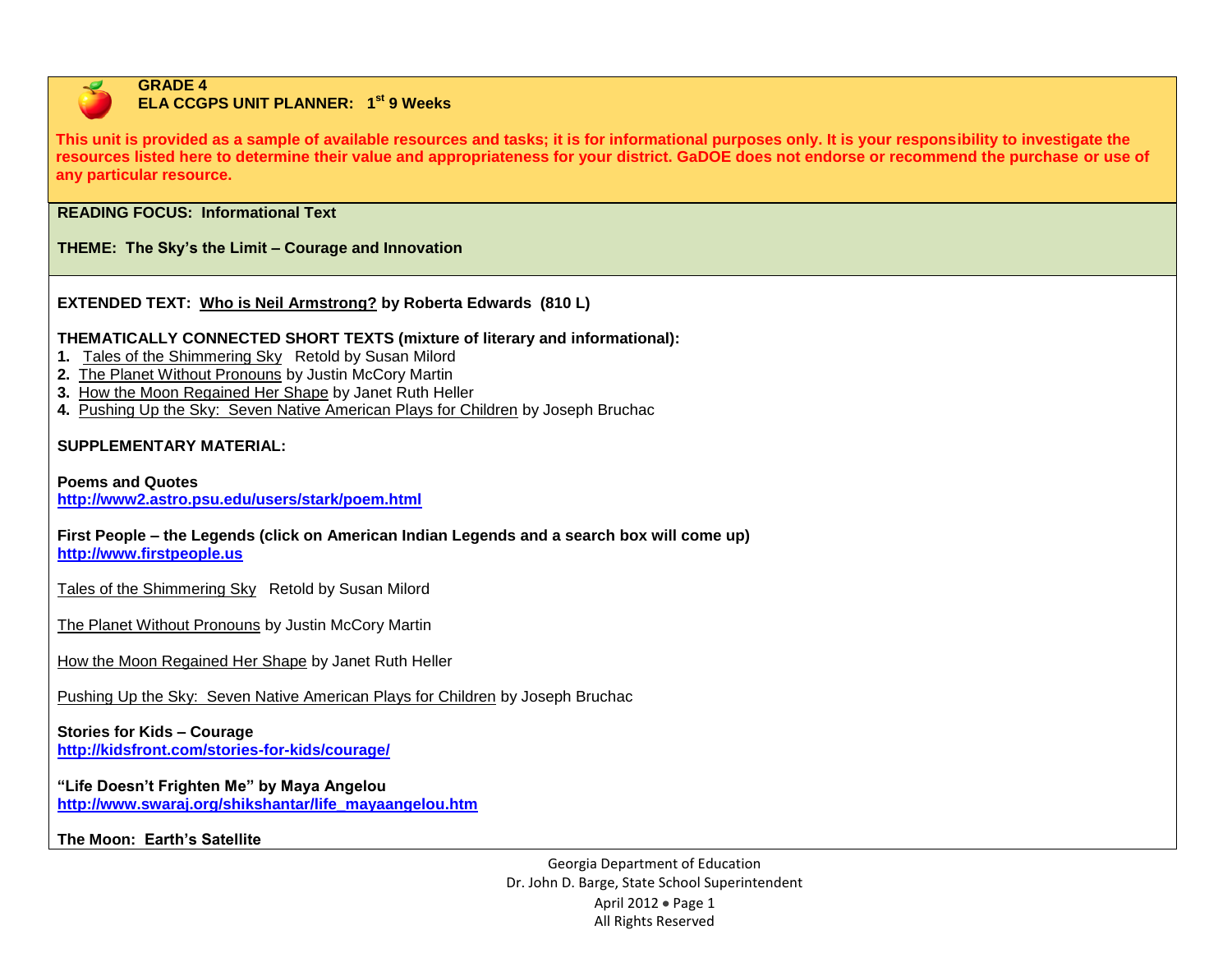**[http://starchild.gsfc.nasa.gov/docs/StarChild/solar\\_system\\_level1/moon.html](http://starchild.gsfc.nasa.gov/docs/StarChild/solar_system_level1/moon.html)**

**The Moon – Astronomy for Kids**

**<http://www.astronomy.com/en/News-Observing/Astronomy%20Kids/2008/03/The%20Moon.aspx>**

**The Moon**

**<http://www.woodlands-junior.kent.sch.uk/time/moon/phases.html>**

**The Moon Book by Gail Gibbons**

**Archived biographies of current scientists and researchers <http://imagine.gsfc.nasa.gov/docs/features/bios/intro.html>**

**Biographical data on Apollo astronauts <http://history.nasa.gov/ap11ann/astrobios.htm> <http://homepage.univie.ac.at/horst.prillinger/astronauts/> <http://history.nasa.gov/ap11-35ann/astrobios.html> <http://www.enchantedlearning.com/explorers/space.shtml>**

**Space Travel Guide – Astronaut Training <http://library.thinkquest.org/03oct/02144/text/travel/training.htm>**

**Apollo Missions [http://www.lpi.usra.edu/expmoon/apollo\\_landings.html](http://www.lpi.usra.edu/expmoon/apollo_landings.html)**

**<http://nssdc.gsfc.nasa.gov/planetary/lunar/apollo.html>**

### **Spinoffs**

<http://spaceracehistory.tripod.com/spin.shtml> <http://www.nasa.gov/externalflash/Spinoffs-web/index.html> [http://www.sti.nasa.gov/tto/pdf/Spinoff\\_coloring\\_book.pdf](http://www.sti.nasa.gov/tto/pdf/Spinoff_coloring_book.pdf) <http://www.sti.nasa.gov/tto/> <http://www.sti.nasa.gov/tto/shuttle.htm>

**<http://www.kidztimez.com/science-technology/journey-to-the-moon-the-apollo-story/>**

**The Alan Bean Gallery <http://www.alanbeangallery.com/>**

**DVD Alan Bean Artist Astronaut**

[Painting Apollo: First Artist on Another World](http://www.amazon.com/Painting-Apollo-First-Artist-Another/dp/1588342646/ref=sr_1_1?ie=UTF8&qid=1329310953&sr=8-1) by [Alan Bean](http://www.amazon.com/Alan-Bean/e/B001K6ZSF0/ref=sr_ntt_srch_lnk_1?qid=1329310953&sr=8-1) This resource has a unique perspective as the painter/artist has actually walked on the moon.

The Sign of the Beaver by Elizabeth George Speare. Chapter 16 excerpted

Georgia Department of Education Dr. John D. Barge, State School Superintendent April 2012 . Page 2 All Rights Reserved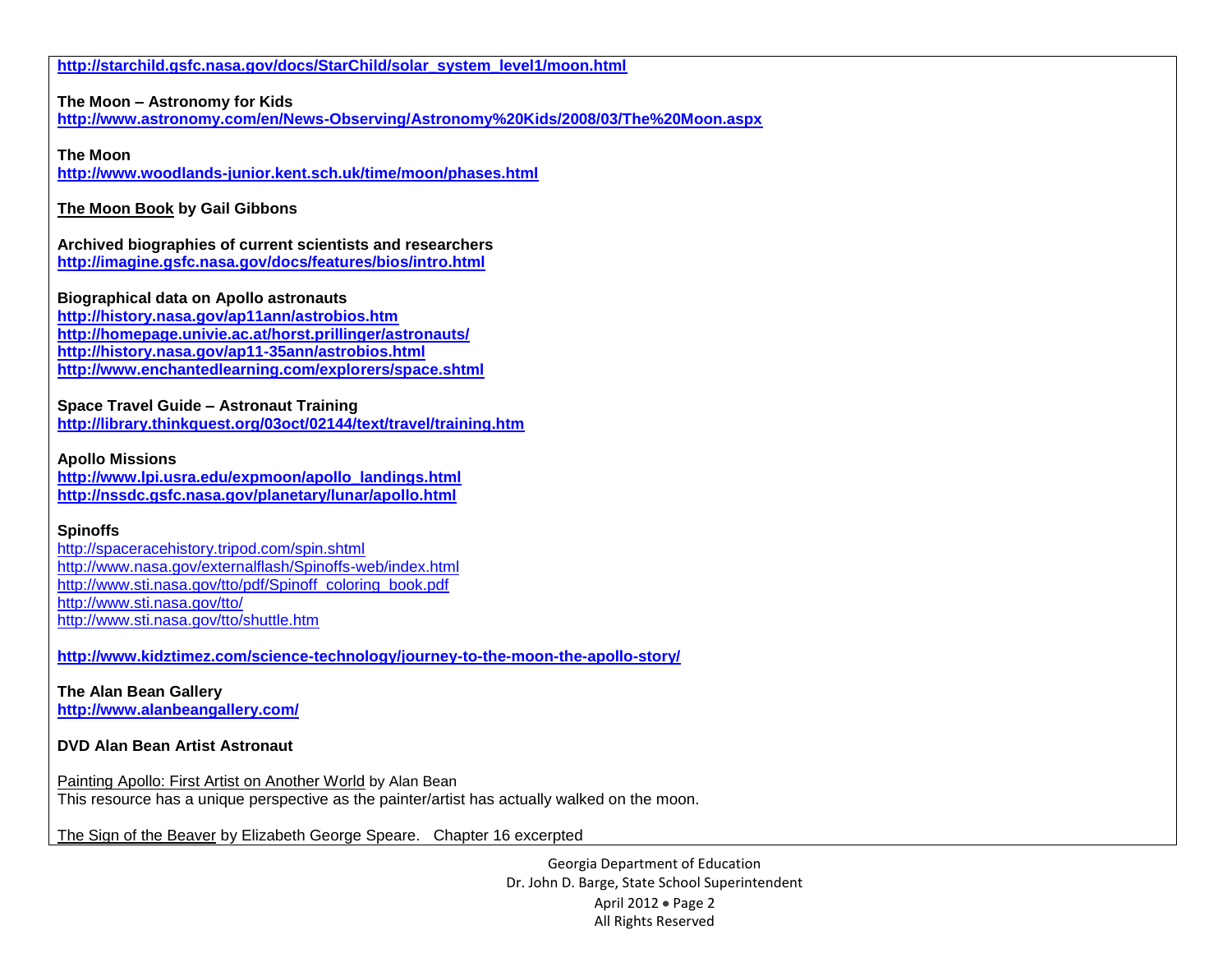## **PRIMARY WRITING FOCUS: Informative/Explanatory**

**1.** Roberta Edwards posed the question, **Who is Neil Armstrong?** Using your daily journal entries, write a book review that answers the question. Summarize the main events in his life as well as the historical and scientific information provided by the author. Explain how the author facilitated your understanding of the text. What reasons and evidence did the author use to show courage shown by Neil Armstrong during his life – personal and professionally? Why do you feel the author chose Neil Armstrong's life to represent the lives of astronauts in her biography collection?

**2.** Choose an astronaut to research. Using websites and books from your class or school library. Write an informative paper that examines the personal and professional life of the astronaut. Describe his/her childhood focusing on events and interests that led him/her to a career in space travel. Develop the topic with details including quotations whenever possible. Create a PowerPoint slideshow to share with the class.

OR

Use The Moon Book by Gail Gibbons or websites to gather information.Describe the moon's surface and its phases. Create a PowerPoint slide show to use to share with the class.

OR

Research the Apollo trips to the moon. Describe the successes and failures (if any) of each mission. How did the Apollo astronauts show courage in the missions? Create a PowerPoint timeline to use as a visual when sharing in class.

### **Narratives:**

**1.** Use **[http://www.firstpeople.us](http://www.firstpeople.us/)** to explore Native American myths/legends about the moon or about constellations. Click on American Indian Legends and a search box will come up. Enter "moon" or "constellations" to search. You may also use books with myths/legends such as Tales of the Shimmering Sky as Retold by JoAnn E. Kitchel. In a small group or partnership, write a short skit for one myth or legend. Use dialogue and description to clearly develop the events and show the responses of the characters, including ways they showed courage. If you find several versions of one myth, you may choose to reenact the different versions. Create a backdrop of the moon or constellation for class presentation of your play to the class.

**2.** Search poetry anthologies and websites for poems about space. Read Maya Angelou's poem. "Life Doesn't Frighten Me", **[http://www.swaraj.org/shikshantar/life\\_mayaangelou.htm](http://www.swaraj.org/shikshantar/life_mayaangelou.htm)**

Imagine you are on a trip to outer space. Write a poem modeled after Maya's poem.

## **Research Connections:**

**1.** Research technological advances that have enriched our lives as a result of the space program. You have been asked to be a part of a television broadcast, "How Space Travel has Advanced our Daily Lives". Describe one invention detailing the need it fulfilled in the space program and how it has enriched the lives of folks on earth today. Write a script for a segment of the broadcast. Work with classmates to videotape your segments of the show.

## **Routine Writing Opportunities:**

**1.** Daily journal responses to class extended text and other informational sources. There are nine informational pages in Who is Neil Armstrong? by Roberta Edwards (The First Airplane, The First Flight Across the Atlantic, Chuck Yeager, The Korean War, The U.S.S.R Ally Then Enemy, Saturn V / Command Module diagrams, The Dangers of Space Flight, The Journey to the Moon, The Return Trip). The information on these pages should be included in the daily responses.

**2.** Keep a list in journal of examples of courage shown in poems, stories, fables, legends and other text.

**3.** Vocabulary notebook – keep a list of domain specific vocabulary words. These words should be important to the understanding of the texts read. For each word, draw a picture, describe the word, and write a sentence with the word. Teachers may also want students to give examples and non-examples.

> Georgia Department of Education Dr. John D. Barge, State School Superintendent April 2012 • Page 3 All Rights Reserved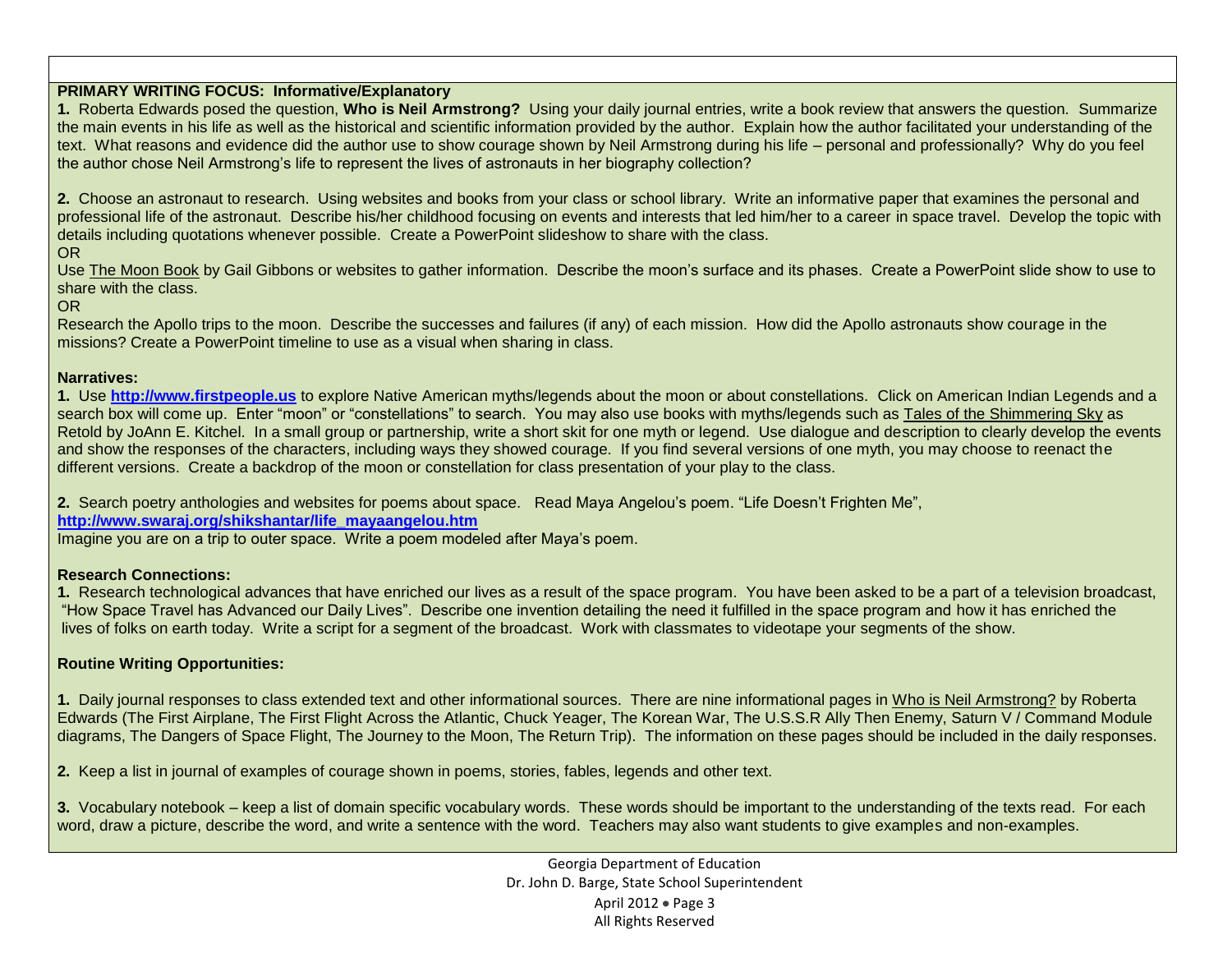### **ASSESSMENT #1: CONNECTING READING TO WRITING AT GRADE-APPROPRIATE LEVEL**

#### **PROMPT:**

Roberta Edwards posed the question, **Who is Neil Armstrong?** Using your daily journal entries, write a book review that answers the question. Summarize the main events in his life as well as the historical and scientific information provided by the author. Explain how the author facilitated your understanding of the text. What reasons and evidence did the author use to show courage shown by Neil Armstrong during his life – personal and professionally? Why do you feel the author chose Neil Armstrong's life to represent the lives of astronauts in her biography collection?

### **SKILL BUILDING TASKS (APPROXIMATELY 4 WEEKS)**

*Note:Tasks may take more than a single day.* 

*Include a task to teach EVERY skill students will need to succeed on the assessment prompt above. Language, Foundations, and Speaking/Listening standards must be incorporated so that all standards are adequately addressed throughout the year.* 

**ESSENTIAL QUESTION: How can literature help us understand the events of the world in the past?**

#### **Task: Establish text context and procedures for journal writing**

#### **Standards:**

ELACC4RI2: Determine the main idea of a text and explain how it is supported by key details; summarize the text.

ELACC4RI3: Explain events, procedures, ideas, or concepts in a historical, scientific, or technical text, including what happened and why, based on specific information in the text.

ELACC4RI10: By the end of the year, read and comprehend informational texts, including history/social studies, science, and technical texts, in the grades 4-5 text complexity band proficiently, with scaffolding as needed at the high end of the range.

ELACC4W9: Draw evidence from literary or informational texts to support analysis, reflection, and research.

ELACC4W10: Write routinely over extended time frames (time for research, reflection, and revision) and shorter time frames (a single sitting or a day or two) for a range of discipline-specific tasks, purposes, and audiences.

ELACC4SL1: Engage effectively in a range of collaborative discussions (one-on-one, in groups, and teacher-led) with diverse partners on grade 4 topics and texts, building on others' ideas and expressing their own clearly.

ELACC4L1: Demonstrate command of the conventions of standard English grammar and usage when writing or speaking.

ELACC4L2: Demonstrate command of the conventions of standard English capitalization, punctuation, and spelling when writing.

a. Use correct capitalization.

d. Spell grade-appropriate words correctly, consulting references as needed.

ELACC4L3: Use knowledge of language and its conventions when writing, speaking, reading, or listening.

#### **Instruction:**

 $\bullet$ Review the procedure you would like for the students to use in their daily journal writings. Have students designate pages in their class journals for daily writings such as each chapter's main idea and supporting detail as well as the scientific information on the insert pages. A section should also be marked for Vocabulary Study - including roots and affixes, similes and metaphors, and domain-specific vocabulary. Activate background knowledge of astronauts. Have students read "Space Travel Guide – Astronaut Training" <http://library.thinkquest.org/03oct/02144/text/travel/training.htm>

Conduct class discussion of training for today's astronauts. Ask if students have any knowledge of the space program before the shuttle. How could the

Georgia Department of Education Dr. John D. Barge, State School Superintendent April 2012  $\bullet$  Page 4 All Rights Reserved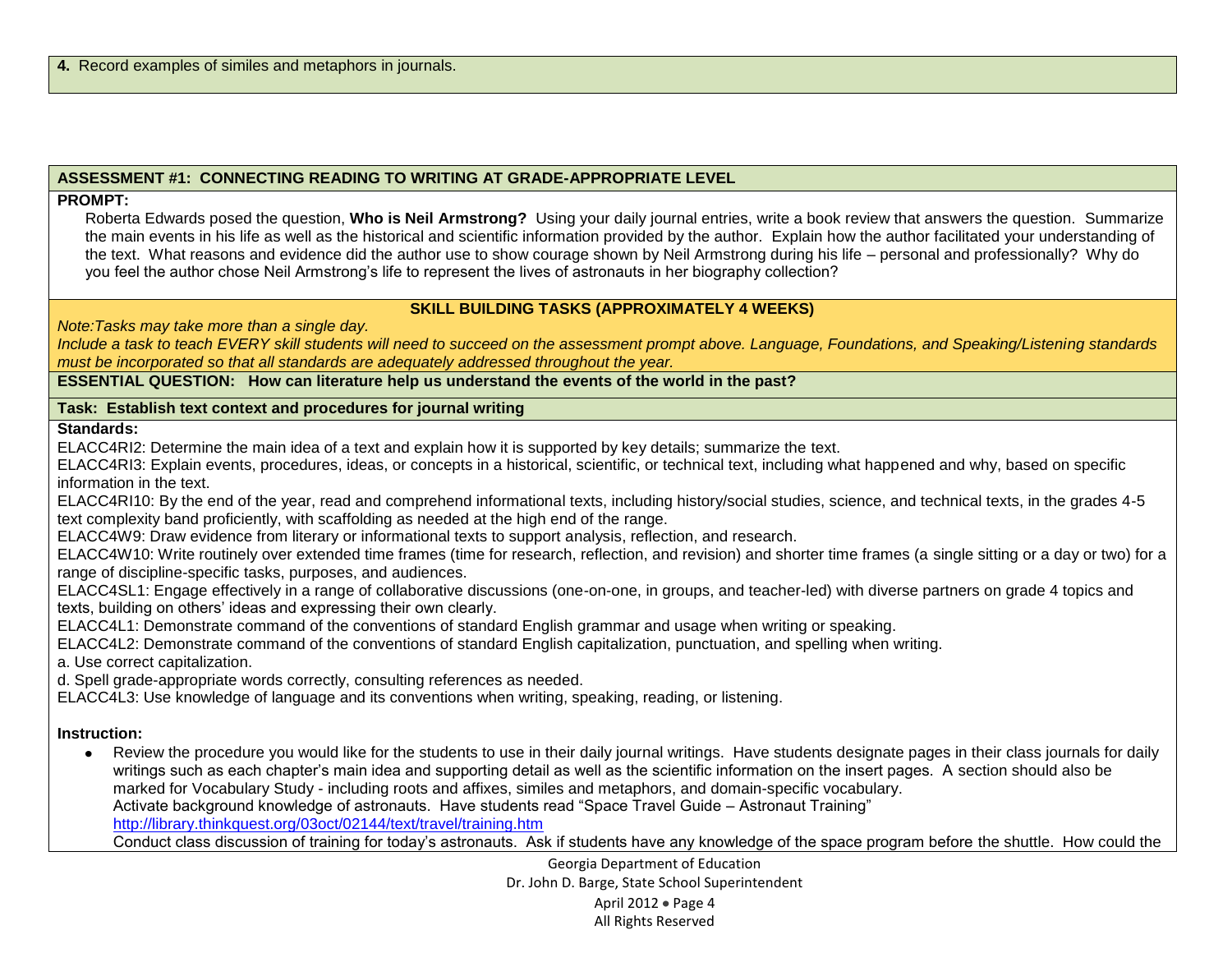training be different for astronauts who took Apollo missions to the moon? Routines and procedures for class discussions should be established. Model with another adult or student how to turn and talk about the reading; demonstrate how you look each other in the eye, listen courteously and thoughtfully, and ask follow-up questions. Have students describe what they saw you doing and record their responses on a chart, "Turn and Talk". (Turn and Talk chart could include: make eye contact, listen attentively, ask follow-up questions, disagree politely, share connections). Have students read text silently or aloud and then turn and talk to partners about it.

Continue with whole class discussion on the topic of astronaut training. Use this method of discussion frequently to facilitate guided discussion.

- Preview the book, Who Is Neil Armstrong? by Roberta Edwards. Note that it is part of a collection of biographies as listed on the back cover. Read the introduction and chapters 1 – 2. (Reading may be completed independently, in partnerships or small groups.) Discuss Neil's childhood and love of planes. Thinking aloud, assist students in determining the chapter details that are important along with the main idea. Have students write the main ideas and details in their journals. Remind students to paraphrase rather than using the author's exact sentences.
- The First Airplane Have students read the events of the Wright brother's flight in the historical context of what happened and why based on the information in chapter 1 of the text in small groups or partnerships. Students should engage in whole class or small group discussion. After determining the most important details, have students make a bulleted list in their journals, preferably on the same page as the paragraph for chapters  $1 - 2$ .
- Students share their journals with partnerships or groups.  $\bullet$

Differentiation Option(s):

- Have students who may have difficulty with text read in partnerships or listen to a recording of the text.  $\bullet$ Work with a small group of students who have difficulty writing a paragraph with the main idea and details of the chapters. Have them use a graphic organizer to list the details in their own words, then work together to determine the main idea.
- Provide ample time for students to read self-selected text picture books or chapter books, fiction or non-fiction within their reading range.  $\bullet$

#### **ESSENTIAL QUESTION: How is the main idea used to help the reader summarize?**

#### **Task: Group and independent reading / note-taking**

#### **Standards:**

ELACC4RF3: Know and apply grade-level phonics and word analysis skills in decoding words.

a. Use combined knowledge of all letter-sound correspondences, syllabication patterns, and morphology (e.g., roots and affixes) to read accurately unfamiliar multi-syllabic words in context and out of context.

ELACC4SL6: Differentiate between contexts that call for formal English (e.g., presenting ideas) and situations where informal discourse is appropriate (e.g., small-group discussion); use formal English when appropriate to task and situation.

ELACC4L1: Demonstrate command of the conventions of standard English grammar and usage when writing or speaking.

ELACC4L3: Use knowledge of language and its conventions when writing, speaking, reading, or listening.

c. Differentiate between contexts that call for formal English (e.g., presenting ideas) and situations where informal discourse is appropriate (e.g., small-group discussion).

ELACC4L4: Determine or clarify the meaning of unknown phrases based on grade 4 reading and content, choosing flexibly from a range of strategies. b. Use common, grade-appropriate Greek and Latin affixes and roots as clues to the meaning of a word (e.g., telegraph, photograph, autograph).

### **Instruction:**

Read selections from several picture books or chapter books that show formal English and several where characters use slang or informal English. Have  $\bullet$ students brainstorm other books with formal English or informal English. Create a class chart defining each type of speech and when it should be used. Possible examples for formal English could include the Presidential Inauguration, a wedding, a graduation ceremony, a courtroom, a military ceremony, and a funeral. Possible example for informal English could include playground conversation, a lunchroom, text messages, football practice, telephone conversation, sitting on the school bus, and watching television with a friend. Have students work with partners to fold a paper in half. They should illustrate the use of formal English on one half and informal English on the other, writing dialogue to show what could be said in each example. Have

> Georgia Department of Education Dr. John D. Barge, State School Superintendent April 2012  $\bullet$  Page 5 All Rights Reserved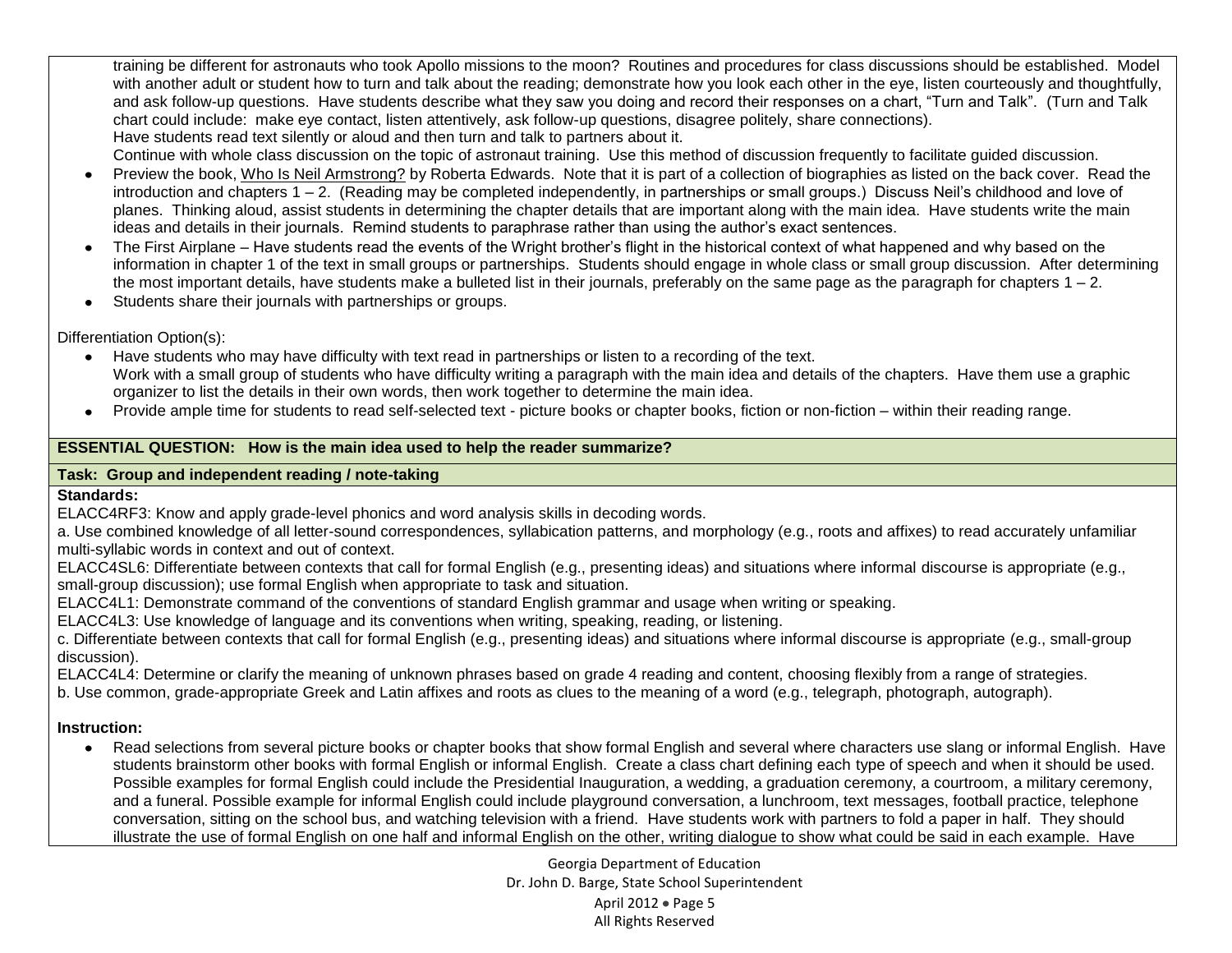| <b>Formal English</b>                                                                              | <b>Informal English</b>                                                                                     |  |  |  |  |
|----------------------------------------------------------------------------------------------------|-------------------------------------------------------------------------------------------------------------|--|--|--|--|
| High standards of correctness, very polite<br>Official, literary, academic<br>Sentences are longer | Used in everyday conversation - everyday phrases.<br>More relaxed<br>Sentences are more simpler and shorter |  |  |  |  |
|                                                                                                    | Slang                                                                                                       |  |  |  |  |
| Used when:                                                                                         | Used when:                                                                                                  |  |  |  |  |
| Talking to people we don't know                                                                    | Talking to family or friends                                                                                |  |  |  |  |
| Debates and speeches                                                                               | Notes and messages; email                                                                                   |  |  |  |  |
| Letters to people we don't know                                                                    | Letters to family and friends                                                                               |  |  |  |  |
| Essays and reports                                                                                 |                                                                                                             |  |  |  |  |

- Create a chart with common meanings of affixes (ex: before, not, one who). Read sentences aloud or display sentences with words that have affixes with these meanings (preheat, uncover, painter). Have students identify the word in the sentence with an affix with the meaning and write it on the chart. Have small groups brainstorm other words with the common affixes and write sentences with them. Students may add to chart as they discover more words during their reading. Students may create individual charts in the vocabulary section of their journals/notebooks.
- Read chapter 3 "The Wider World" in partnerships or small groups. Engage students in a class discussion of today's reading. Turn and Talk to identify the main ideas and details, then have students write a paragraph in their journals. Assign small groups one of the insert pages (Chuck Yeager or The Korean War) to read and report on. Allow time for students to share their writings.
- Review parts of speech. Choose simple sentences from classroom text to display (on a chart, chalkboard, or interactive board). Have students identify nouns, verbs, adjectives, and adverbs in the sentences.

Differentiation Option(s):

- Work with individuals or small groups to find words with affixes in their reading.
- Provide a graphic organizer for students to use for main idea and details, as needed.

**ESSENTIAL QUESTION: How do good readers use literature to explore topics?**

### **Task: Group and independent reading – overall structure of events, explaining historical events**

**Standards:** 

ELACC4RI1: Refer to details and examples in a text when explaining what the text says explicitly and when drawing inferences from the text.

ELACC4RI5: Describe the overall structure (e.g., chronology, comparison, cause/effect, problem/solution) of events, ideas, concepts, or information in a text or part of a text.

ELACC4RF4: Read with sufficient accuracy and fluency to support comprehension.

c. Read on-level text with purpose and understanding.

ELACC4W5: With guidance and support from peers and adults, develop and strengthen writing as needed by planning, revising, and editing.

ELACC4L1: Demonstrate command of the conventions of standard English grammar and usage when writing or speaking.

a. Use relative pronouns (who, whose, whom, which, that)

ELACC4SL1: Engage effectively in a range of collaborative discussions (one-on-one, in groups, and teacher-led) with diverse partners on grade 4 topics and texts, building on others' ideas and expressing their own clearly.

> Georgia Department of Education Dr. John D. Barge, State School Superintendent April 2012  $\bullet$  Page 6 All Rights Reserved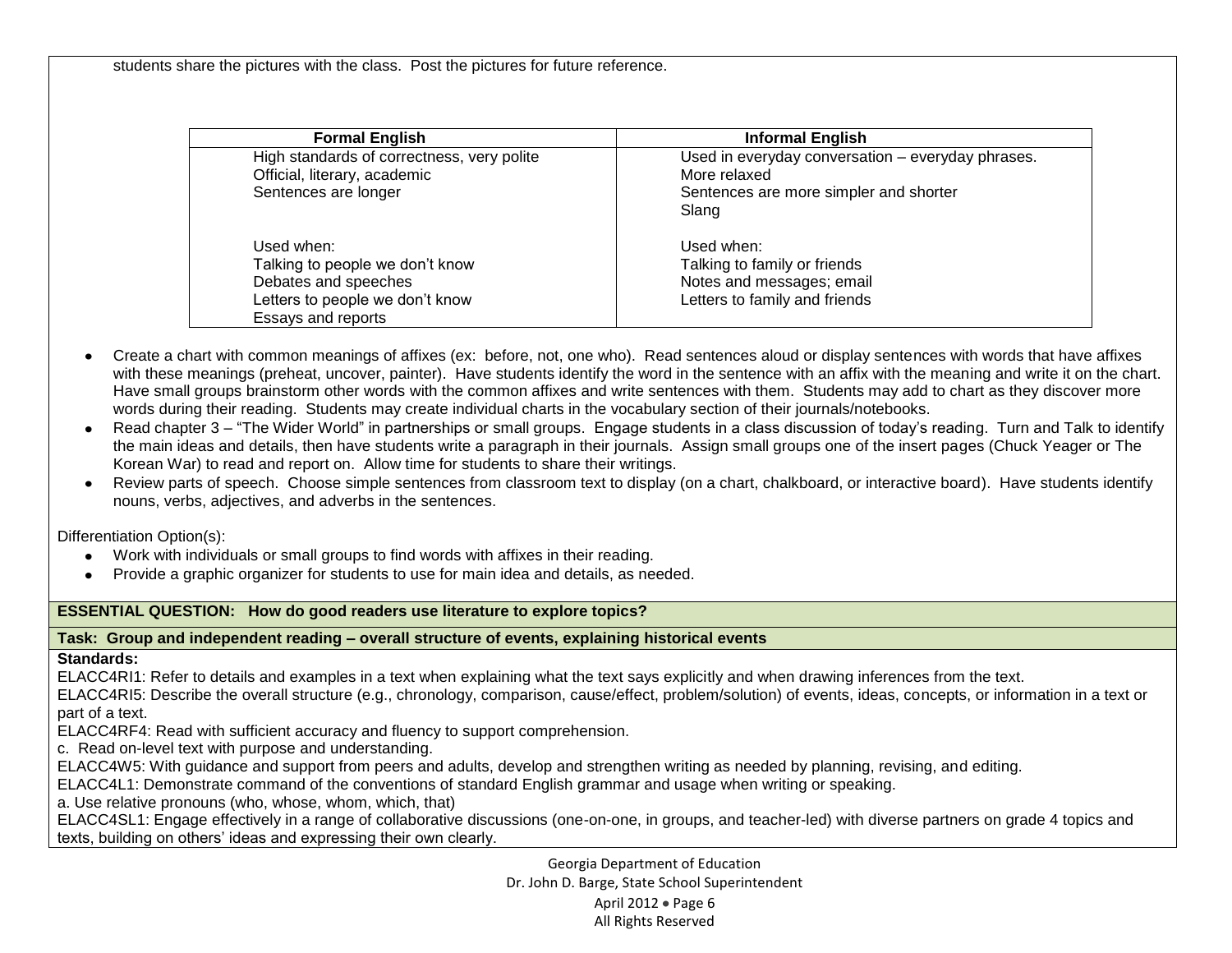### **Instruction:**

- $\bullet$ Provide an informational paragraph for students in which there are several mistakes in capitalization, spelling, punctuation, and grammar. This paragraph can be displayed on a chart, chalkboard, interactive board, or individual copies. Have students work in small groups or partnerships to edit and revise the paragraph. Share with class.
- Read chapter 4 "Test Pilot" in partnerships or small groups. This chapter tells about Neil's family life as he marries and begins to have a family and  $\bullet$ career. Students can create a timeline in their journals showing the chronology of events.
- Have children identify pronouns in sentences. Read a book about pronouns such as The Planet Without Pronouns by Justin McCory Martin. Lead the class in a discussion about relative pronouns. Have students find examples of relative pronouns in their reading and share them with the class.
- Display the sentence "Scientists were working to **launch** a **satellite** (an unmanned craft) into space, where it would orbit Earth." Have students work in partnerships with one student reading the sentence and the other student using the context of the sentence to define the word. Point out that the information in parenthesis is added information and not a complete definition. Have class "Turn and Talk" to discuss the definition of the words and check them in a dictionary. Students should record the sentence and definitions on a page set aside in the vocabulary section of their journal/notebook.
- Read chapter 5 "The Space Race" in partnerships or small groups. Assign a group to read the insert page "The U.S.S.R. Ally, Then Enemy" for class presentation and discussion. Students should write a paragraph or more in journals that explains the historical significance of the space race. Discuss President Kennedy's challenge to the Congress.

Differentiation Option(s):

- Work together with individuals to edit mistakes and revise daily writings.
- Work with individuals and small groups to record vocabulary words and definitions in their journal/notebook.

### **ESSENTIAL QUESTION: How do good readers use context clues and word parts to define new words?**

### **Task: Vocabulary development**

### **Standards:**

ELACC4RI7: Interpret information presented visually, orally, or quantitatively (e.g., in charts, graphs, diagrams, time lines, animations, or interactive elements on Web pages) and explain how the information contributes to an understanding of the text in which it appears.

ELACC4RI10: By the end of the year, read and comprehend informational texts, including history/social studies, science, and technical texts, in the grades 4-5 text complexity band proficiently, with scaffolding as needed at the high end of the range.

ELACC4RF4: Read with sufficient accuracy and fluency to support comprehension.

a. Read on-level text with purpose and understanding.

c. Use context to confirm or self-correct word recognition and understanding, rereading as necessary.

ELACC4W2: Write informative/explanatory texts to examine a topic and convey ideas and information clearly.

a. Introduce a topic clearly and group related information in paragraphs and sections; include formatting (e.g., headings), illustrations, and multimedia when useful to aiding comprehension.

ELACC4SL3: Identify the reasons and evidence a speaker provides to support particular points.

ELACC4L4: Determine or clarify the meaning of unknown and multiple-meaning words and phrases based on grade 4 reading and content, choosing flexibly from a range of strategies.

a. Use context (e.g., definitions, examples, or restatements in text) as a clue to the meaning of a word or phrase.

b. Use common, grade-appropriate Greek and Latin affixes and roots as clues to the meaning of a word (e.g., telegraph, photograph, autograph).

## **Instruction:**

Present the root aster, astr meaning star. Ask students to brainstorm as many words as they containing the root. Some examples are aster, asterisk,  $\bullet$ asteroid, astronomy, astronaut. Have students add these words to the vocabulary study pages. They can use a Frayer Model or other vocabulary

> Georgia Department of Education Dr. John D. Barge, State School Superintendent April 2012 . Page 7 All Rights Reserved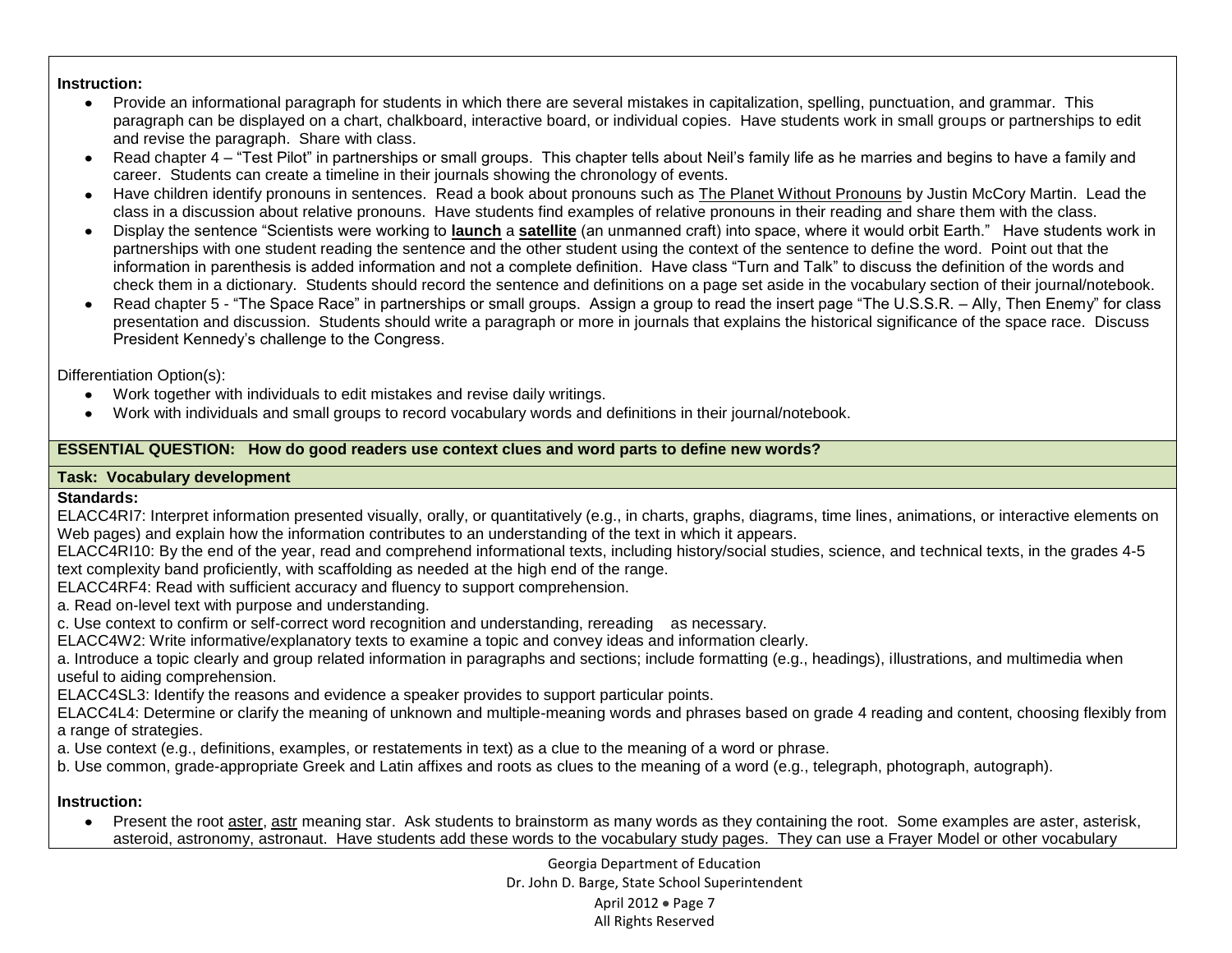graphic organizer to develop their understanding of the words.

- Present several sentences with vocabulary words for children to develop an understanding from the context. "In addition, Neil was a highly skilled pilot  $\bullet$ and an **engineer** who knew all about the **mechanics** of planes and flight." The word **engineer** can also be used to focus on the multiple meanings of the word. It is also used in the chapter with the suffix –ing, "NASA especially wanted test pilots and men with **engineering** backgrounds." Add any words to vocabulary notebook. Suggested vocabulary words: command center, consumed, gravity, weightlessness, altitude.
- $\bullet$ Read Chapter 6 – "Astronaut Neil Armstrong" and Chapter 7 – "First Voyage in Space" in partnerships or small groups. Students should write a paragraph in their journals focusing on the main idea and details given in the chapter. Turn and Talk to discuss the courage astronauts needed for their missions and training. Have students in partnerships or small groups study the diagrams of the Saturn V rocket and command module along with the insert page, "The Dangers of Space Flight". Have students make a bulleted list of the dangers in their journals/notebooks.

Differentiation Option(s):

Challenge students to identify vocabulary words. They can add the sentences to their notebooks referencing the page number on which they are found. Share new words in partnerships or small groups.

## **ESSENTIAL QUESTION: How can good readers interpret information presented visually?**

## **Task: Interpret information presented visually and explain how the information contributes to an understanding of the text**

## **Standards:**

ELACC4RI7: Interpret information presented visually, orally, or quantitatively (e.g., in charts, graphs, diagrams, time lines, animations, or interactive elements on Web pages) and explain how the information contributes to an understanding of the text in which it appears.

ELACC4W10: Write routinely over extended time frames (time for research, reflection, and revision) and shorter time frames (a single sitting or a day or two) for a range of discipline-specific tasks, purposes, and audiences.

ELACC4SL1: Engage effectively in a range of collaborative discussions (one-on-one, in groups, and teacher-led) with diverse partners on grade 4 topics and texts, building on others' ideas and expressing their own clearly.

ELACC4L1: Demonstrate command of the conventions of standard English grammar and usage when writing or speaking.

ELACC4L2: Demonstrate command of the conventions of standard English capitalization, punctuation, and spelling when writing.

c. Use a comma before a coordinating conjunction in a compound sentence.

NETS3 Students apply digital tools to gather, evaluate, and use information.

## **Instruction:**

- Read Chapter 8 "Next Stop the Moon" and Chapter 9 "Moon Walk" in partnerships or small groups. Focus on the diagrams of The Journey to the Moon, the space suit, and The Return Trip. After class discussions, students should record the information in their journals/notebooks.
- Review simple, compound, and complex sentences. Display two paragraphs:

The boys rode their bikes over the dusty road. They pedaled as fast as they could. Neil was in the lead. He turned on the path that led into the woods. He had to slow down. It was narrow and bumpy. He came to a clearing. He slammed on brakes. He skidded to a stop. Bud was right behind him.

The boys rode their bikes over the dusty road, pedaling as fast as they could. Neil was in the lead. As he turned on the path that led into the woods, he had to slow down. It was narrow and bumpy. When he came to a clearing, he slammed on brakes and skidded to a stop. Bud was right behind him.

Have students compare the two paragraphs for kinds of sentences. Which paragraph engages the reader more? Why do you think this?

Children can find examples of engaging paragraphs in their reading to share with class or create their own.

Georgia Department of Education Dr. John D. Barge, State School Superintendent April 2012  $\bullet$  Page 8 All Rights Reserved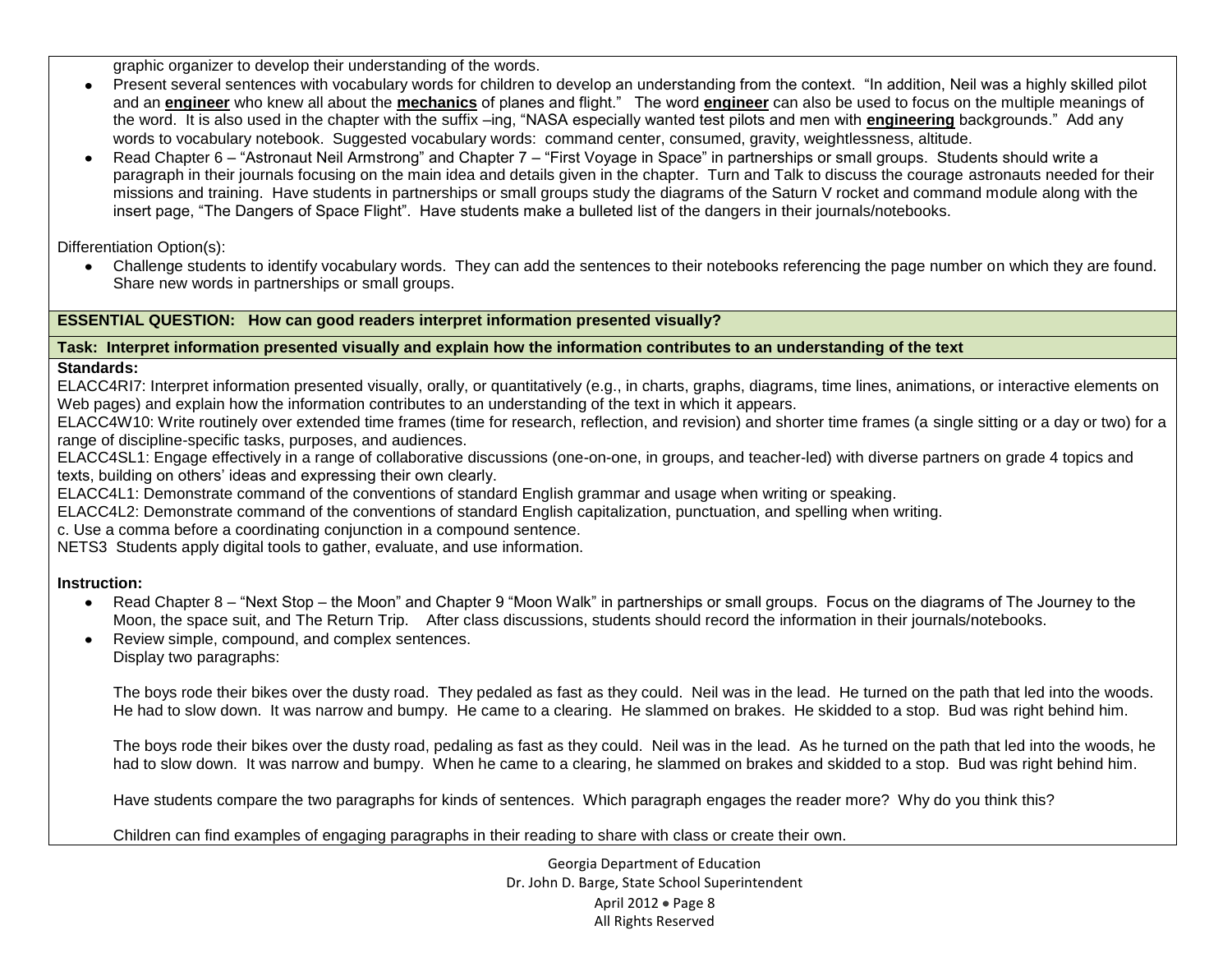(Example: I love living in Savannah. I have a wonderful view of the city from my home. In addition, I can see the Talmadge Memorial Bridge under which many ships pass each day on their way to the port. I also like Savannah because I can find wonderful places to eat with delicious seafood of all kinds; however, I do not like the mosquitoes in the summer.)

Differentiation Option(s):

Compare the space suit to the diagram of the shuttle spacesuits online. What advances have been made? <http://www.nasa.gov/audience/forstudents/k-4/stories/history-of-spacesuits-k4.html> <http://www.spacekids.co.uk/spacesuits/> <http://history.nasa.gov/spacesuits.pdf>

## **ESSENTIAL QUESTION: How did Neil Armstrong help shape the space program in America?**

## **Task: Literary analysis / rubric and prompt study**

## **Standards:**

ELACC4RF4: Read with sufficient accuracy and fluency to support comprehension.

a. Read on-level text with purpose and understanding.

ELACC4W2: Write informative/explanatory texts to examine a topic and convey ideas and information clearly.

a. Introduce a topic clearly and group related information in paragraphs and sections; include formatting (e.g., headings), illustrations, and multimedia when useful to aiding comprehension.

b. Develop the topic with facts, definitions, concrete details, quotations, or other information and examples related to the topic.

c. Link ideas within categories of information using words and phrases. (e.g., another, for example, also, because).

d. Use precise language and domain-specific vocabulary to inform about or explain the topic.

e. Provide a concluding statement or section related to the information or explanation presented.

ELACC4W4: Produce clear and coherent writing in which the development and organization are appropriate to task, purpose, and audience.

ELACC4W5: With guidance and support from peers and adults, develop and strengthen writing as needed by planning, revising, and editing.

ELACC4SL4: Report on a topic or text, tell a story, or recount an experience in an organized manner, using appropriate facts and relevant, descriptive details to support main ideas or themes; speak clearly at an understandable pace.

ELACC4L1: Demonstrate command of the conventions of standard English grammar and usage when writing or speaking.

ELACC4L2: Demonstrate command of the conventions of standard English capitalization, punctuation, and spelling when writing.

ELACC4L3: Use knowledge of language and its conventions when writing, speaking, reading, or listening.

# **Instruction:**

- Read Chapter 10 "Returning Home" in partnerships or small groups. Refer to the Apollo 11 mission summary at  $\bullet$ <http://nssdc.gsfc.nasa.gov/planetary/lunar/apollo11info.html> for more information. Students should write a concluding paragraph in journals/notebooks giving the details of Neil Armstrong's life after his mission to the moon.
- Review the rubric and assignment. Roberta Edwards posed the question, **Who is Neil Armstrong?** Using your daily journal entries, write a book review that answers the question. Summarize the main events in his life as well as the historical and scientific information provided by the author. Explain how the author facilitated your understanding of the text. What reasons and evidence did the author use to show courage shown by Neil Armstrong during his life – personal and professionally? Why do you feel the author chose Neil Armstrong's life to represent the lives of astronauts in her biography collection?
- Allow students time to create a rough draft.
- Review with students the process used to edit and revise their work. Create a checklist together, or provide one you would like students to use throughout the year. Students edit and revise their rough drafts independently, then with partners.

Georgia Department of Education Dr. John D. Barge, State School Superintendent April 2012  $\bullet$  Page 9 All Rights Reserved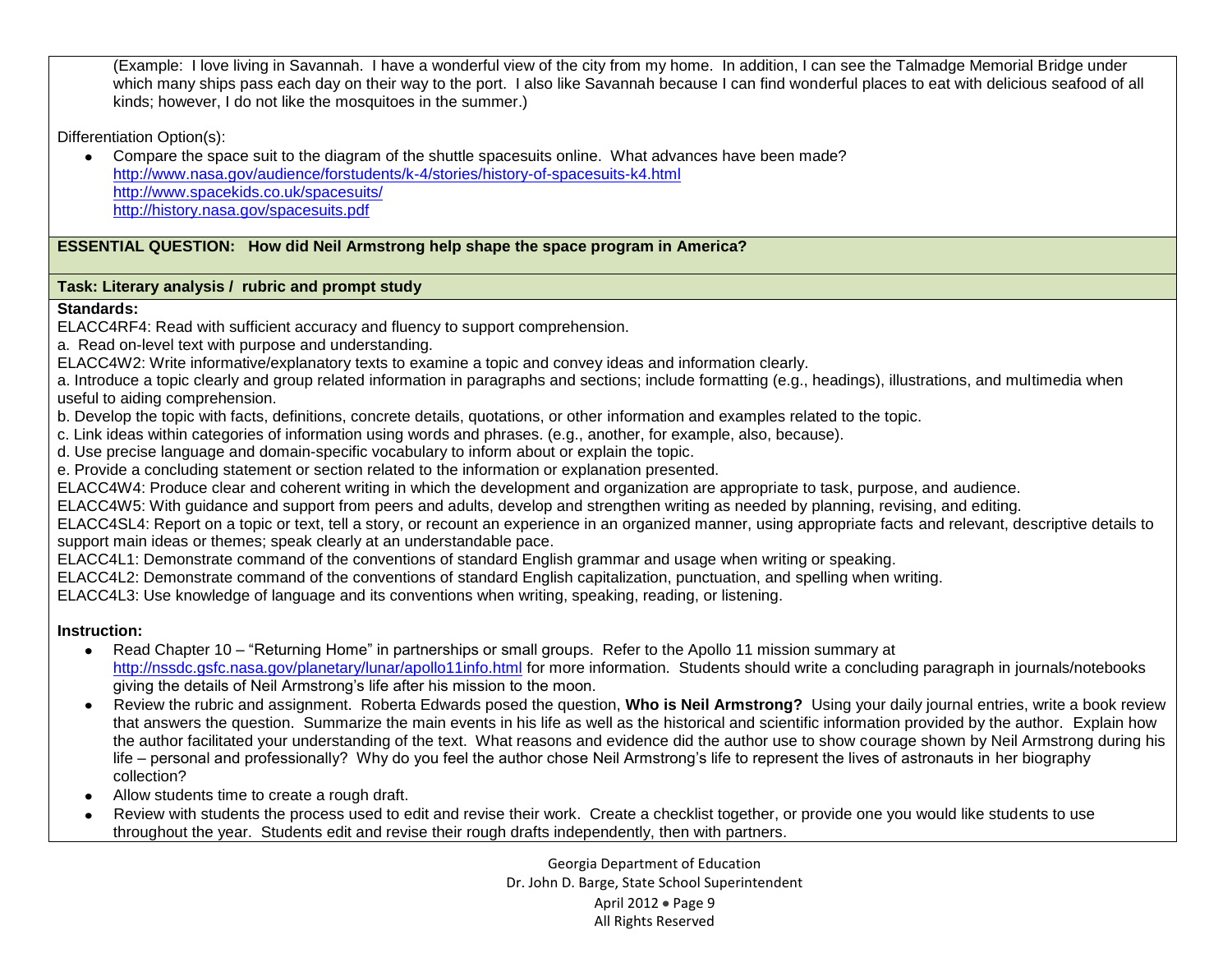• Students write their final drafts. Share the book reviews in small groups.

Differentiation Option(s):

- Work with individuals or small groups on editing and revising their rough draft using the checklist.
- Have students publish their book reviews by tying on a computer.

### **ESSENTIAL QUESTION: How can literature show us the world through the eyes of others?**

#### **Task: Establishing elements of myths and traditional literature from different cultures**

#### **Standards:**

ELACC4RL1: Refer to details and examples in a text when explaining what the text says explicitly and when drawing inferences from the text.

ELACC4RL3: Describe in depth a character, setting, or event in a story or drama, drawing on specific details in the text.

ELACC4W10: Write routinely over extended time frames (time for research, reflection, and revision) and shorter time frames (a single sitting or a day or two) for a range of discipline-specific tasks, purposes, and audiences.

ELACC4SL1: Engage effectively in a range of collaborative discussions (one-on-one, in groups, and teacher-led) with diverse partners on grade 4 topics and texts, building on others' ideas and expressing their own clearly.

ELACC4L6: Acquire and use accurately grade-appropriate general academic and domain-specific vocabulary, including words and phrases that signal precise actions, emotions, or states of being (e.g., quizzed, whined, stammered) and words and phrases basic to a particular topic (e.g., wildlife, conservation, and endangered when discussing animal preservation).

NETS3 Students apply digital tools to gather, evaluate, and use information.

### **Instruction:**

Introduce the book, How the Moon Regained Her Shape by Janet Ruth Heller. Preview the illustrations with the class. Ask the class to listen for ways the moon shows courage in the story.

Read the book to the class.

Assign parts and have the class perform the readers' theatre at:

<http://www.classbrain.com/artread/uploads/howthemoonregainedhershapeteachingactivities.pdf>

After reading and performing the story, have class members discuss (Turn and Talk) the concept of native American stories being handed down through verbal communications. Although this is a modern day story, it has the feel of a folktale. Have students identify some structural elements of drama (casts of characters, dialogue). Create a class chart showing the structural elements of drama. Add to the chart throughout the lessons. Have students determine the theme of the story, giving details from the text to support the theme. How does Moon show courage in the story? After discussion, have students write about the story in their journals.

Build vocabulary by discussing the Native American names for the various full moons throughout the year. Project a map of American Indian tribes and their resources. Have the students work in groups to guess which tribe came up with the name and where the tribe might be located. Add the names for the phases of the moon to the moon splash created earlier.

[http://library.thinkquest.org/J0110072/navigation/native\\_american\\_chart.htm](http://library.thinkquest.org/J0110072/navigation/native_american_chart.htm)

[www.ri.net/schools/Glocester/WGES/Rsrcpgs/NA/Images/map5.jpg](http://www.ri.net/schools/Glocester/WGES/Rsrcpgs/NA/Images/map5.jpg)

<http://ahsd25.k12.il.us/curriculum/nativeamericans/index.html>

**ESSENTIAL QUESTION: How does a good reader read a play?**

Georgia Department of Education Dr. John D. Barge, State School Superintendent April 2012 • Page 10 All Rights Reserved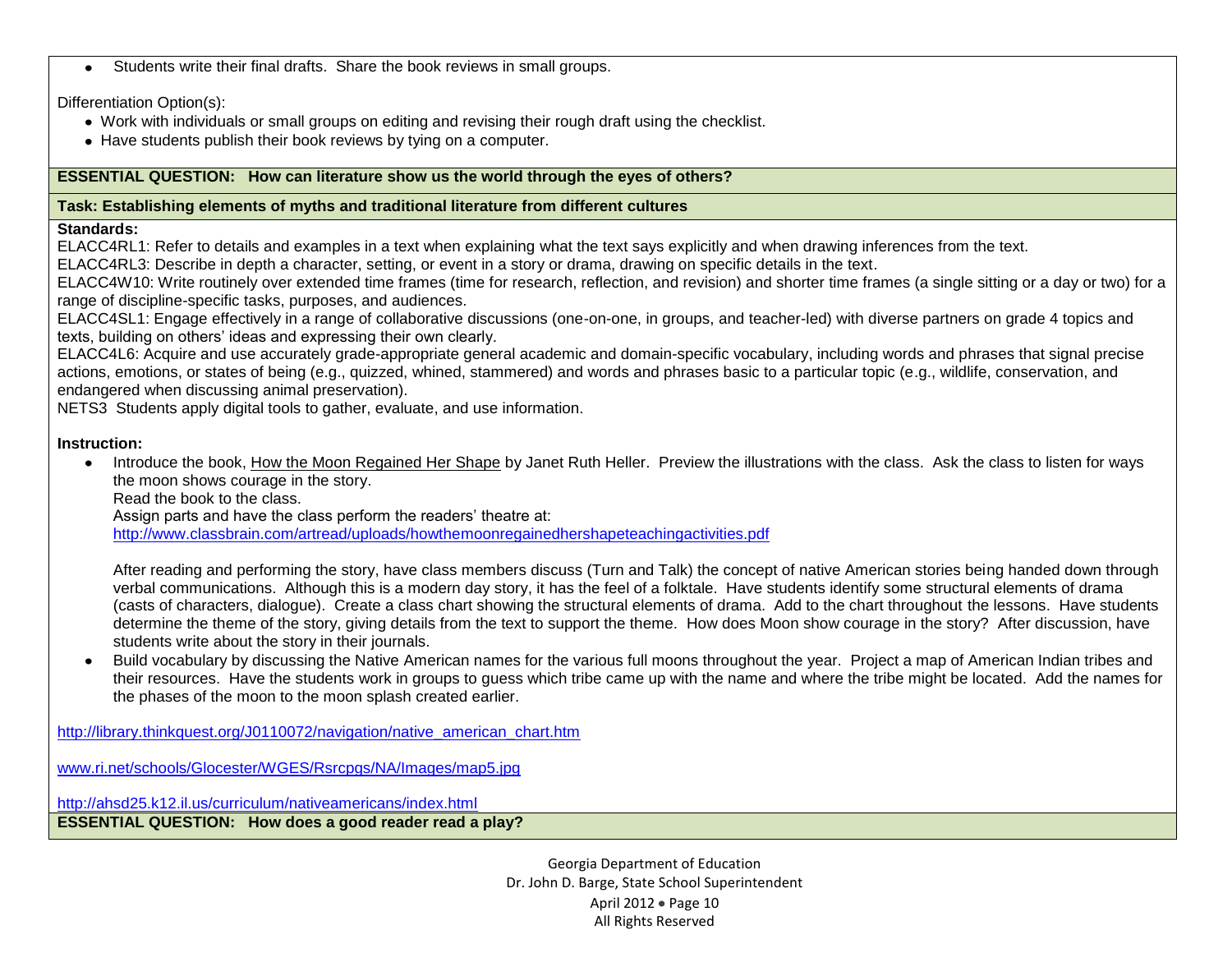### **Task: Identifying and using structural elements of drama**

### **Standards:**

ELACC4RL5: Explain major differences between poems, drama, and prose, and refer to the structural elements of poems (e.g., verse, rhythm, meter) and drama (e.g., casts of characters, settings, descriptions, dialogue, stage directions) when writing or speaking about a text.

ELACC4W10: Write routinely over extended time frames (time for research, reflection, and revision) and shorter time frames (a single sitting or a day or two) for a range of discipline-specific tasks, purposes, and audiences.

ELACC4SL1: Engage effectively in a range of collaborative discussions (one-on-one, in groups, and teacher-led) with diverse partners on grade 4 topics and texts, building on others' ideas and expressing their own clearly.

ELACC4L1: Demonstrate command of the conventions of standard English grammar and usage when writing or speaking.

f. Produce complete sentences, recognizing and correcting rhetorically poor fragments and run-ons.\*

ELACC4L2: Demonstrate command of the conventions of standard English capitalization, punctuation, and spelling when writing.

c. Use a comma before a coordinating conjunction in a compound sentence.

## **Instruction:**

- $\bullet$ Give each member of the class (or partnership) a copy of a play. Choose a play that will have strong interest for your class. Plays may be found in your school library. One online source is [http://www.storiestogrowby.com/script.html.](http://www.storiestogrowby.com/script.html) Have students identify structural elements of drama; make a chart for classroom display with their ideas (casts of characters, settings, descriptions, dialogue, stage directions). Allow students time to read the play silently. Assign roles and have class read play aloud.
- Review punctuation of compound and complex sentences. Project or handout copies of "Punctuating Compound and Complex Sentences"  $\bullet$ [http://www.stlcc.edu/Student\\_Resources/Academic\\_Resources/Writing\\_Resources/Grammar\\_Handouts/punctuating\\_comp.pdf](http://www.stlcc.edu/Student_Resources/Academic_Resources/Writing_Resources/Grammar_Handouts/punctuating_comp.pdf) Discuss the punctuation rules with the class. Have students work in partnerships to write compound and complex sentences with their vocabulary words. As students share sentences with class, have them review the punctuation.

Differentiation Option(s):

Work in small groups with students who have difficulty writing or punctuation compound and/or complex sentences.

**ESSENTIAL QUESTION: How do good readers and writers compare a text to a video?**

**Task: Read an excerpt from a book, watch a video, compare the two**

## **Standards:**

ELACC4RL7: Make connections between the text of a story or drama and a visual or oral presentation of the text, identifying where each version reflects specific descriptions and directions in the text.

ELACC4RL3: Describe in depth a character, setting, or event in a story or drama, drawing on specific details in the text (e.g., a character's thoughts, words, or actions).

ELACC4W4: Produce clear and coherent writing in which the development and organization are appropriate to task, purpose, and audience.

ELACC4W9: Draw evidence from literary or informational texts to support analysis, reflection, and research.

ELACC4SL3: Identify the reasons and evidence a speaker provides to support particular points.

ELACC4L6: Acquire and use accurately grade-appropriate general academic and domain-specific vocabulary, including words and phrases that signal precise actions, emotions, or states of being (e.g., quizzed, whined, stammered) and words and phrases basic to a particular topic (e.g., wildlife, conservation, and endangered when discussing animal preservation).

NETS6 Students demonstrate a sounds understanding of technology concepts, systems, and operations.

## **Instruction:**

Read Chapter 16 of The Sign of the Beaver by Elizabeth George Speare. Before reading, summarize chapters 1- 15.

Georgia Department of Education Dr. John D. Barge, State School Superintendent April 2012 • Page 11 All Rights Reserved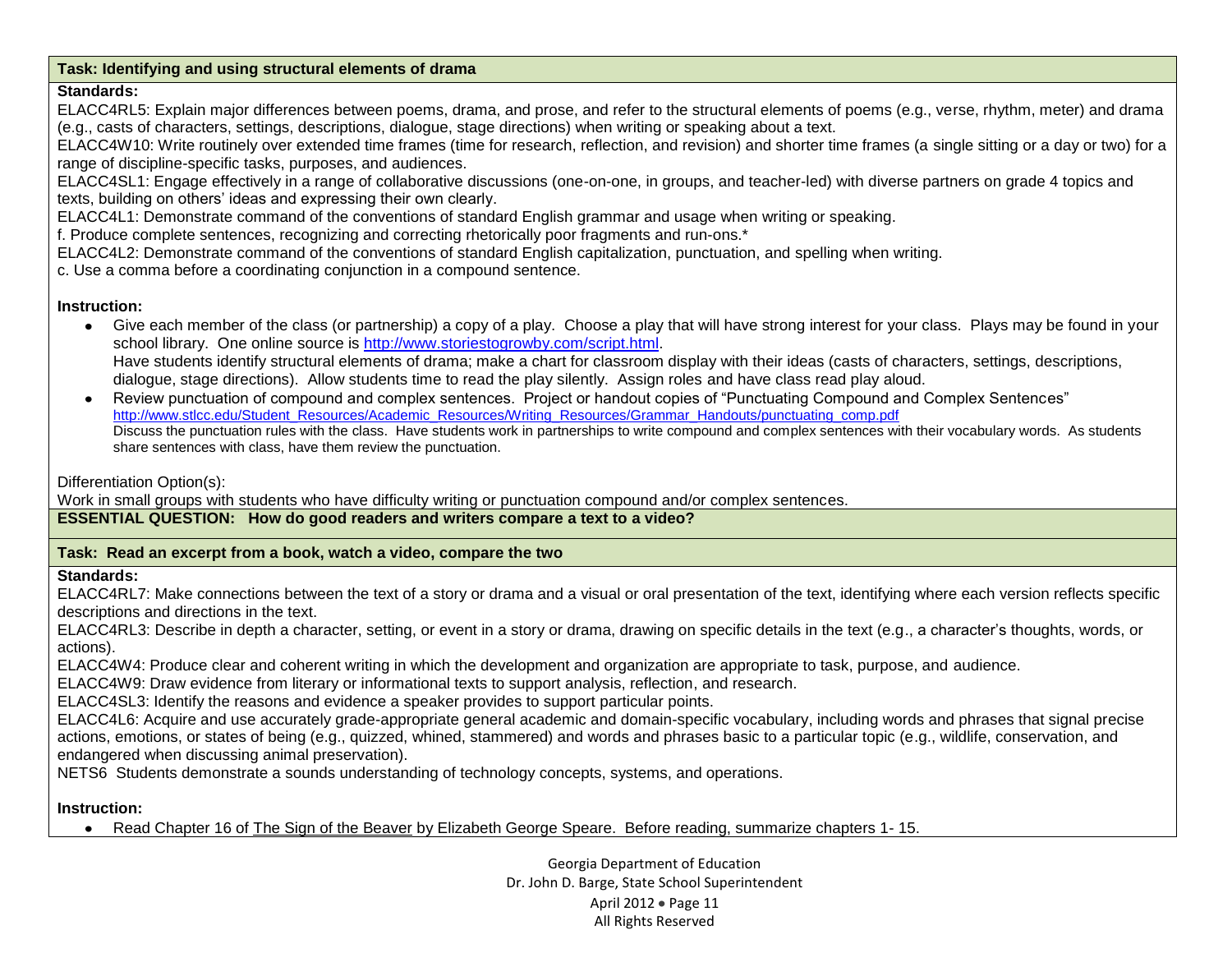"In the wilderness of Maine in 1768, twelve year old Matt Hallowell is left alone to guard the cabin and garden. Matt and his father worked long, full days to build their new home. Now, his father had returned to Massachusetts to fetch his wife, daughter, and new baby.

The father is to be gone six or seven weeks, but for reasons unknown to Matt, his family is delayed. While he is alone, he encounters an uninvited house guest, Ben. Ben leaves with Matt's rifle which his father had so proudly given to matt upon his departure. Life in the woods without a rifle meant only fish to eat, and even more so, no means of protection.

One day, upon returning to his cabin after fishing, Matt finds that a bear has ransacked his cabin and among other things, eaten all the molasses. After several days of just fish to eat, Matt finds a bee tree. While trying to get some honey, he is attacked by a swarm of bees. He is rescued by an old Indian, who helps him get well. To show his gratefulness, Matt gives him his treasured book, Robinson Crusoe. The Indian, Saknis, makes a treaty with Matt for him to teach his grandson, Attean, how to read. And so begins the adventures of Matt and Attean. At first, Attean is very cold toward Matt. Attean and Matt often go hunting and fishing. Attean teaches Matt how to hunt and fish with traps and bows. He teaches Matt how to make his weapons. One day on the way to the beaver dam, the boys encounter a bear cub and its angry mother - ready to charge. Instinctively, Matt hurls a dead rabbit he had killed earlier in the day at the bear's nose. This gives Attean time to shoot two arrows at the bear and then charge it with a knife. In Chapter 16, Attean invites Matt to his tribe's village for a bear feast." Read the chapter aloud to the class.

Show the movie clip of the chapter.

Have students turn and talk to compare the differences between the text version and the visual. Have them complete a graphic organizer with their small group. Students will write in their journals comparing and contrasting the differences, telling which version they liked best. Students will share their writings with a partner.

<http://www.hulu.com/watch/263528/the-sign-of-the-beaver>

- Brainstorm with the class details they know about Matt's character from the summary and the chapter read in class.
	- $\checkmark$  Courage to stay alone when his father went back for his mother and sister; to climb a tree to get honey from bees; fought the bear; visits tribal village with Attean
	- $\checkmark$  Hard worker helped father build cabin; lived alone;
	- $\checkmark$  Caring Worries about his family being late
	- $\checkmark$  Respectful Did not dance until Attean pulled him in line
- Have students choose a character from a book they have read. Have them complete a Character organizer in which they write character traits and then details from the book. Students will write a paragraph in their journal about the character they have chosen.

### **ESSENTIAL QUESTION: How do I perform a drama?**

#### **Task: Read a Native American play, determining the theme**

#### **Standards:**

ELACC4RL2: Determine a theme of a story, drama, or poem from details in the text; summarize the text.

ELACC4RL10: By the end of the year, read and comprehend literature, including stories, dramas, and poetry, in the grades 4-5 text complexity band proficiently, with scaffolding as needed at the high end of the range.

ELACC4W10: Write routinely over extended time frames (time for research, reflection, and revision) and shorter time frames (a single sitting or a day or two) for a range of discipline-specific tasks, purposes, and audiences.

ELACC4SL4: Report on a topic or text, tell a story, or recount an experience in an organized manner, using appropriate facts and relevant, descriptive details to support main ideas or themes; speak clearly at an understandable pace.

**Instruction:**

Georgia Department of Education Dr. John D. Barge, State School Superintendent April 2012 • Page 12 All Rights Reserved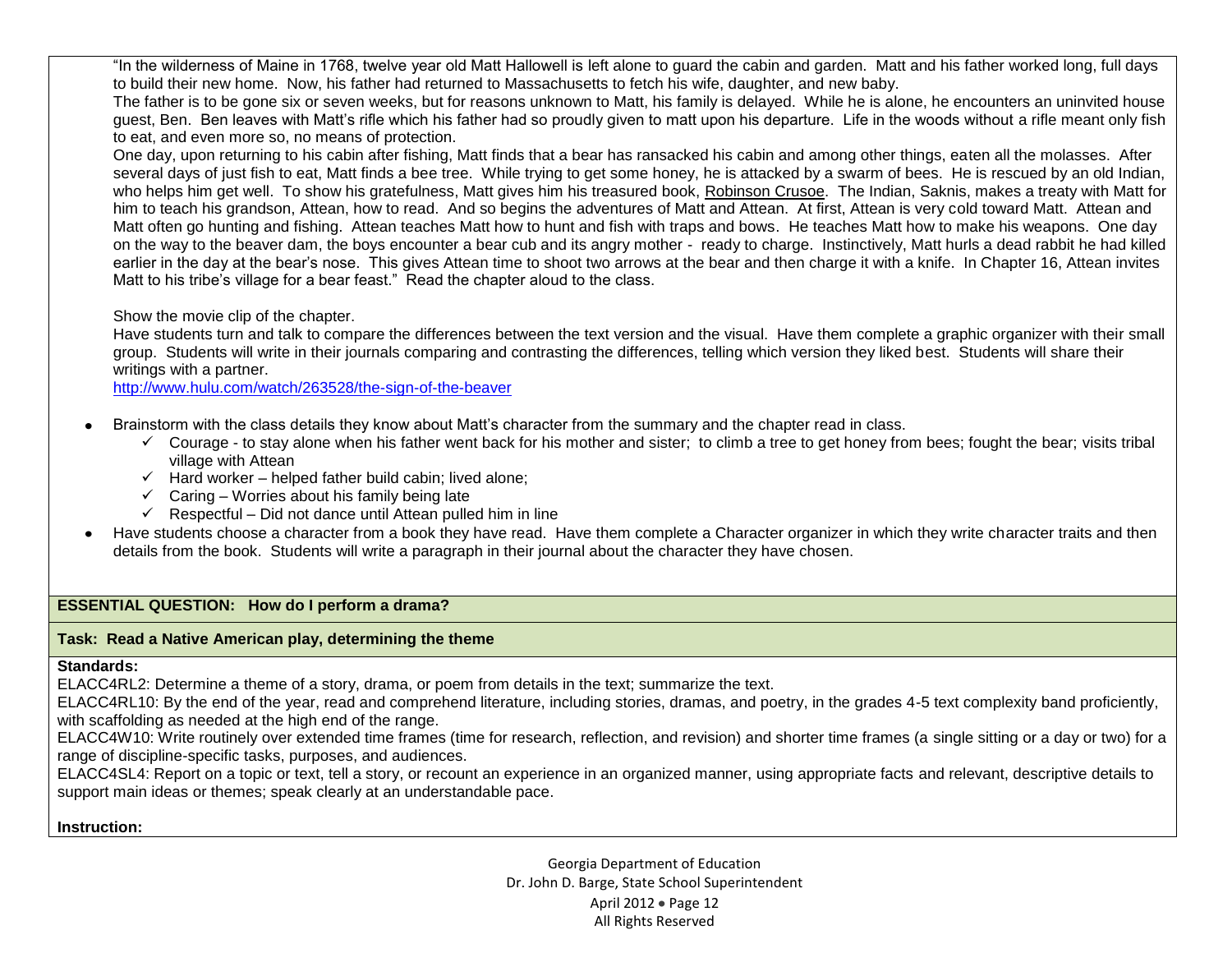- At the feast Attean told the story of the morning's adventure with the bear. In The Sign of the Beaver, Elizabeth George Speare wrote "Attean certainly made a very good story of it. His telling took a lot longer than the actual event. Plainly they all enjoyed it and in listening they were all taking a part in it. Attean was a skillful storyteller. Matt could understand now just how he must have delighted them with his acting out of Robinson Crusoe." Have a class discussion on what makes a story enjoyable.
- Divide the class into small groups. Assign a Native American play for each group to read and perform. Plays can be found in Pushing Up the Sky by Joseph Bruchac. Have each group read the play. The group should determine the author's message or theme of the play. Each student will write about the play in their journals, focusing on the theme of the play giving specific details in the text. The group should present the play to the class, leading discussion of the theme of the play.
- Allow time for students to write in their journals about each play presented.

### **ESSENTIAL QUESTION: How does a good reader compare and contrast similar themes and topics in text?**

### **Task: Read Native American myths, compare and contrast**

### **Standards:**

ELACC4RL2: Determine a theme of a story, drama, or poem from details in the text; summarize the text.

ELACC4SL1: Engage effectively in a range of collaborative discussions (one-on-one, in groups, and teacher-led) with diverse partners on grade 4 topics and texts, building on others' ideas and expressing their own clearly.

ELACC4W4: Produce clear and coherent writing in which the development and organization are appropriate to task, purpose, and audience.

ELACC4SL5: Add audio recordings and visual displays to presentations when appropriate to enhance the development of main ideas or themes.

#### **Instruction:**

 $\bullet$ Gather a variety of Native American folktales for students to read; sources should include print and electronic versions. Allow groups time to read and discuss the folktales. Provide a graphic organizer for students to use to record their readings and the themes of the folktales.

| Title of folktale, myth | Summary | Theme |
|-------------------------|---------|-------|
|                         |         |       |
|                         |         |       |
|                         |         |       |
|                         |         |       |
|                         |         |       |
|                         |         |       |

- Review rubric for group presentation of folktale, myth. Work with class to develop a peer review checklist.
- Each group should choose a folktale or myth to develop into a play. Review the structural elements of drama (cast of characters, settings, descriptions,  $\bullet$ dialogue, stage directions). Groups should have enough characters for each child to be in the play. They should plan and perform the play.
- Have each group perform their play for the class. Class members should complete a peer review checklist.  $\bullet$

## **ASSESSMENT #2: CONNECTING READING TO WRITING AT GRADE-APPROPRIATE LEVEL**

### **PROMPT:**

Choose an astronaut to research. Using websites and books from your class or school library. Write an informative paper that examines the personal and

Georgia Department of Education Dr. John D. Barge, State School Superintendent April 2012 • Page 13 All Rights Reserved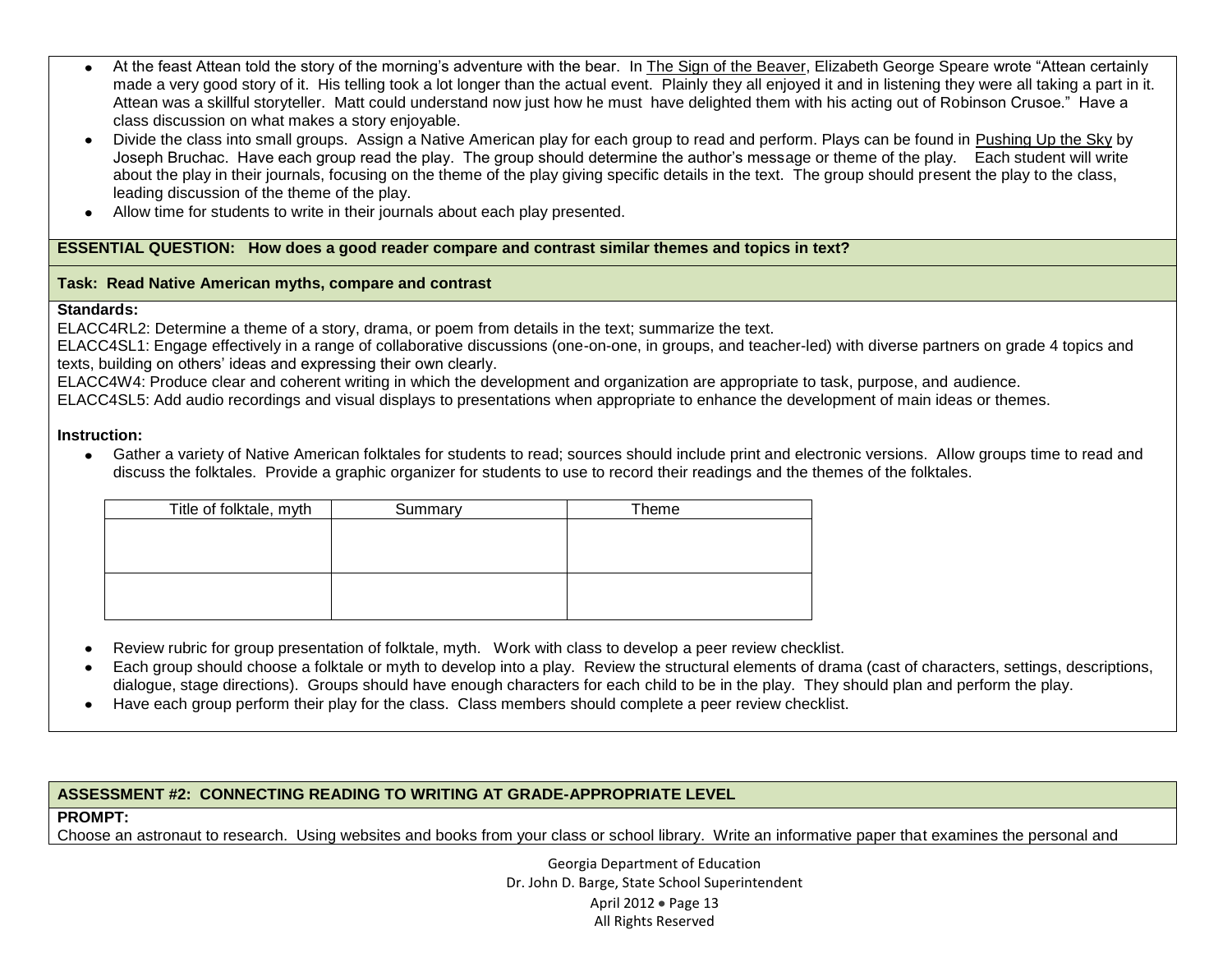professional life of the astronaut. Describe his/her childhood focusing on events and interests that led him/her to a career in space travel. Develop the topic with details including quotations whenever possible. Create a PowerPoint slideshow to use when sharing with the class. OR

Use The Moon Book by Gail Gibbons or websites to gather information.Describe the moon's surface and its phases. Create a PowerPoint slide show to use to share with the class.

OR

Research the Apollo trips to the moon. Describe the successes and failures (if any) of each mission. How did the Apollo astronauts show courage in the missions? Create a PowerPoint timeline to use as a visual when sharing in class.

## **SKILL BUILDING TASKS (APPROXIMATELY 4 WEEKS)**

*Note: tasks may take more than a single day.* 

*Include a task to teach EVERY skill students will need to succeed on the assessment prompt above. Language, Foundations, and Speaking/Listening standards must be incorporated so that all standards are adequately addressed throughout the year.* 

# **ESSENTIAL QUESTION: How can literature show us the world through the eyes of others?**

## **Task: Establishing elements of myths and traditional literature from different cultures**

**Standards:**

ELACC4RI3: Explain events, procedures, ideas, or concepts in a historical, scientific, or technical text, including what happened and why, based on specific information in the text.

ELACC4RI6: Compare and contrast a firsthand and secondhand account of the same event or topic; describe the differences in focus and the information provided.

ELACC4W7: Conduct short research projects that build knowledge through investigation of different aspects of a topic.

ELACC4W8: Recall relevant information from experiences or gather relevant information from print and digital sources; take notes and categorize information, and provide a list of sources.

ELACC4SL1: Engage effectively in a range of collaborative discussions (one-on-one, in groups, and teacher-led) with diverse partners on grade 4 topics and texts, building on others' ideas and expressing their own clearly.

ELACC4L6: Acquire and use accurately grade-appropriate general academic and domain-specific vocabulary, including words and phrases that signal precise actions, emotions, or states of being (e.g., quizzed, whined, stammered) and words and phrases basic to a particular topic (e.g., wildlife, conservation, and endangered when discussing animal preservation).

## **Instruction:**

The teacher will share video segments showing firsthand and secondhand accounts of the Apollo 11 mission. Students will make notes of the segments and then write an account of the mission. The students will "Turn and Talk" to their partners and groups as they describe the differences in the firsthand and secondhand accounts. Make choices from below depending upon time in class and student interest..

# **Eagle Landing** –

<http://www.hq.nasa.gov/alsj/a11/video11.html> - This Apollo 11 Video Library has several clips that will show the landing. A 4:31 clip had the Final Approach film by René and Jonathan Cantin is a side-by-side composite of the landing film and Lunar Orbiter Frame 5076\_h3, with a number of craters matched up in the two views. There is also a 15:59 clip Apollo 11 - Landing on the Sea of Tranquility - July 20, 1969. 16mm landing film by Gary Neff. At [www.gpb.org/education,](http://www.gpb.org/education) you can find the video, "In the Shadow of the Moon". In the segment *Touching Down,* Buzz Aldrin explains how he and Neil Armstrong landed the lunar module.

<http://www.history.com/videos/buzz-aldrin-on-first-moon-landing#buzz-aldrin-on-first-moon-landing> - Buzz Aldrin answers a reporter's questions about how his feelings.

<http://www.neok12.com/php/watch.php?v=zX664153440f46494344067b&t=Moon> – video showing blast off, exchanges between astronauts and Houston command, landing, and first steps.

> Georgia Department of Education Dr. John D. Barge, State School Superintendent April 2012 • Page 14 All Rights Reserved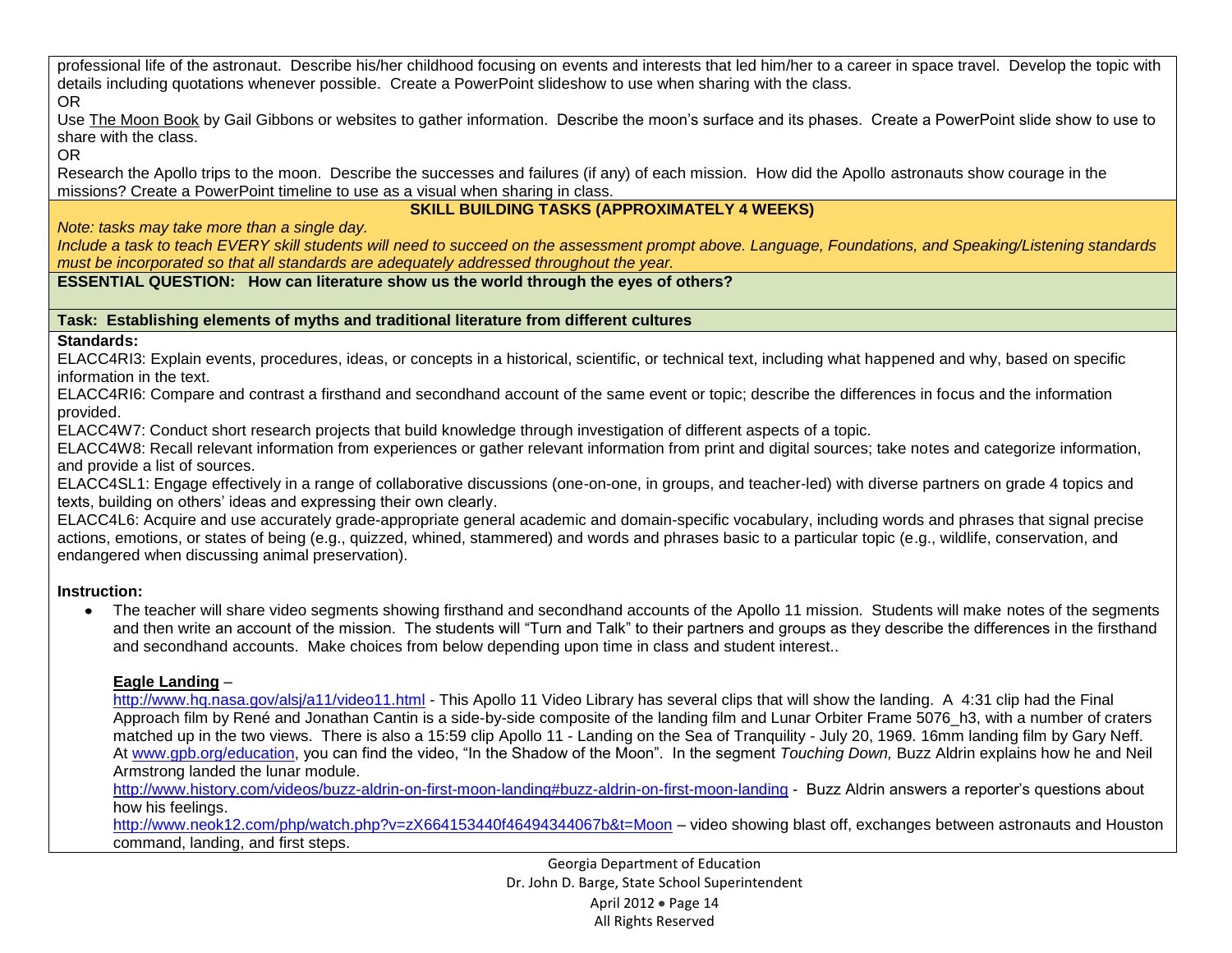<http://www.history.com/videos/buzz-aldrin-on-first-moon-landing#difficulty-of-landing-on-the-moon> – Buzz Aldrin explains the difficulties of landing on the moon.

### **"One Small Step for Mankind"**

<http://www.hq.nasa.gov/alsj/a11/video11.html#Landing> – RealVideo clip (3 minutes, 30 seconds) shows first hand account of Neil Armstrong stepping down the ladder onto the surface of the moon

**[http://www.nasa.gov/externalflash/apollo11\\_40/](http://www.nasa.gov/externalflash/apollo11_40/)** - NASA animated retelling of Apollo 11 story

**<http://www.solarviews.com/eng/apo11.htm#smallstep>** – Apollo 11 mission summary (narrative)

**<http://www.npr.org/blogs/krulwich/2010/12/08/131910930/neil-armstrong-talks-about-the-first-moon-walk>** - letter from Neil Armstrong talking of this experience.

Students will create a word splash with the word moon in their journals/notebooks. The students will quickly brainstorm all of the words they associate with the moon. Students will write sentences using the words in the splash. Remind students to vary their sentence structure.

Differentiation Option(s):

Work with small groups to identify kinds of sentences. Encourage students to combine sentences and vary sentence structure.

**ESSENTIAL QUESTION: How do good learners interpret information presented visually?**

### **Task: Explain the information about the moon.**

**Standards:**

ELACC4RI7: Interpret information presented visually, orally, or quantitatively and explain how the information contributes to an understanding of the text in which it appears.

ELACC4W4: Produce clear and coherent writing in which the development and organization are appropriate to task, purpose, and audience.

ELACC4SL1: Engage effectively in a range of collaborative discussions with diverse partners on grade 4 topics and texts, building on others' ideas and expressing their own clearly.

NETS5 Students understand human, cultural, and societal issues related to technology and practice legal and ethical behavior.

NETS6 Students demonstrate a sounds understanding of technology concepts, systems, and operations.

## **Instruction:**

- Show the short informational video on the moon, *Moon 101*  $\bullet$ <http://video.nationalgeographic.com/video/science/space-sci/exploration/moon-101-sci/> Have students turn and talk about the video then write an informational paragraph in their journals.
- Teach students how to create a PowerPoint slide containing text, art, animation, audio and/or video. Walk your class through the creation of a simple PPT, creating backgrounds, inserting text boxes, and pictures. Show your class how to scan a picture they have drawn and add it to the slide show. websites that could help:

<http://www.actden.com/pp/>

[http://www.powertolearn.com/articles/teaching\\_with\\_technology/how\\_to\\_make\\_a\\_slide\\_show\\_with\\_powerpoint.shtml](http://www.powertolearn.com/articles/teaching_with_technology/how_to_make_a_slide_show_with_powerpoint.shtml)

Differentiation Option(s):

- Microsoft PhotoStory3 Students can also create photostories using digital photos or scanned pictures students have drawn. Students can record their writing in their voiceon the photostory. This will add confidence for students who do not like spaeking before a group. free download:<http://www.microsoft.com/download/en/details.aspx?displaylang=en&id=11132>
- If your school's internet policy does not permit students to search for photographs to add to their documents, create a library of moon photos for your students to use. Show them how to copy and paste into their PowerPoint slides or photostories.

Georgia Department of Education Dr. John D. Barge, State School Superintendent April 2012 • Page 15 All Rights Reserved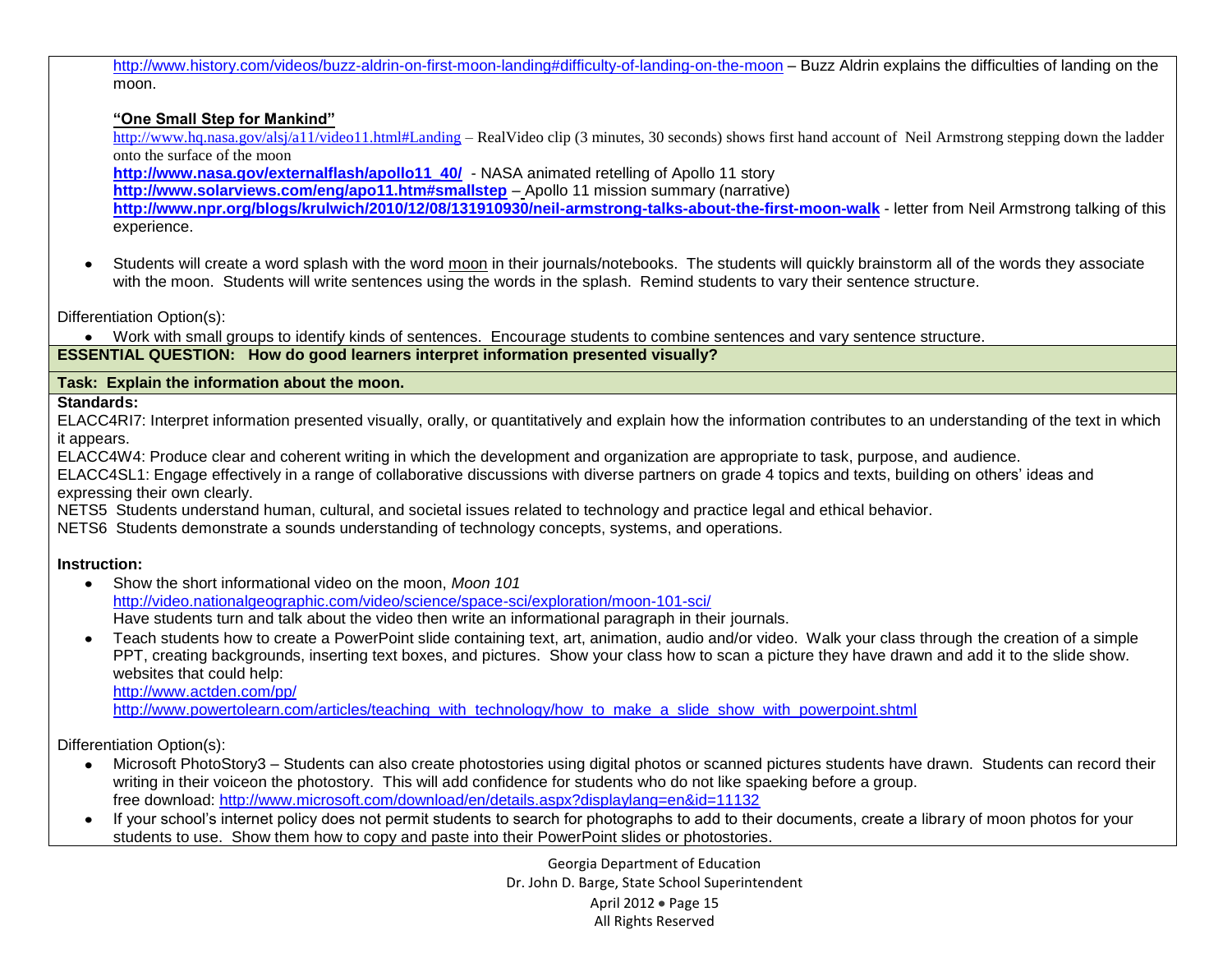**ESSENTIAL QUESTION: How do writers integrate information from two texts on the same topic?**

#### **Task: Take notes from information presented**

### **Standards:**

ELACC4RI9: Integrate information from two texts on the same topic in order to write or speak about the subject knowledgeably.

ELACC4W5: With guidance and support from peers and adults, develop and strengthen writing as needed by planning, revising, and editing.

ELACC4W8: Recall relevant information from experiences or gather relevant information from print and digital sources; take notes and categorize information, and provide a list of sources.

ELACC4W9: Draw evidence from literary or informational texts to support analysis, reflection, and research.

ELACC4L4: Determine or clarify the meaning of unknown and multiple-meaning words and phrases based on grade 4 reading and content, choosing flexibly from a range of strategies.

b. Use common, grade-appropriate Greek and Latin affixes and roots as clues to the meaning of a word (e.g., telegraph, photograph, autograph).

#### **Instruction:**

Review your school's internet policy with your students. If necessary, design a Microsoft Word document, a website, or a wiki for you to list resources  $\bullet$ your students can use to locate information.

Model taking notes in student journals/notebooks with two columns, one for each source.

Display information on a subject of your choice (the information below is on Buzz Aldrin) from two sources. Have students read selected information, turn and talk, then take notes on the information.

| www.enchantedlearning.com    | www.nasa.gov                                   |
|------------------------------|------------------------------------------------|
| <b>Born 1930</b>             | Born January 20, 1930 in Montclair, New Jersey |
| Second man to walk on moon   | attended West Point                            |
| Apollo 11 lunar module pilot | began pilot training in 1951                   |

 $\bullet$ Share with students the paintings of Alan Bean, the only artist to have walked on the moon.

## <http://www.alanbeangallery.com/>

Review the pages that tell about Alan's life and the "rooms" that show his paintings. Have students read the projected pages aloud. Have students turn and talk about Bean's life – astronaut and artist.

Allow students time to write about Alan Bean's life, comparing and contrasting his role as an astronaut and an artist. Have students refer to their word splash with moon words to use in their writing.

Students should work edit their paragraphs with checklists, then with a peer.

Present the roots:

| luc, lum, lus, lun | liaht | translucent, luminary, luster, luna (moon goddess) |
|--------------------|-------|----------------------------------------------------|
|--------------------|-------|----------------------------------------------------|

Have students add the roots to their vocabulary pages in their journals. The should divide the page into three columns; one each for root, definition of root, and words containing the root. Have them add as many other words as they can brainstorm in small groups. Allow students to use dictionaries to check spelling.

Differentiation Option(s):

Work with individuals or small groups on identifying important details to use in notes.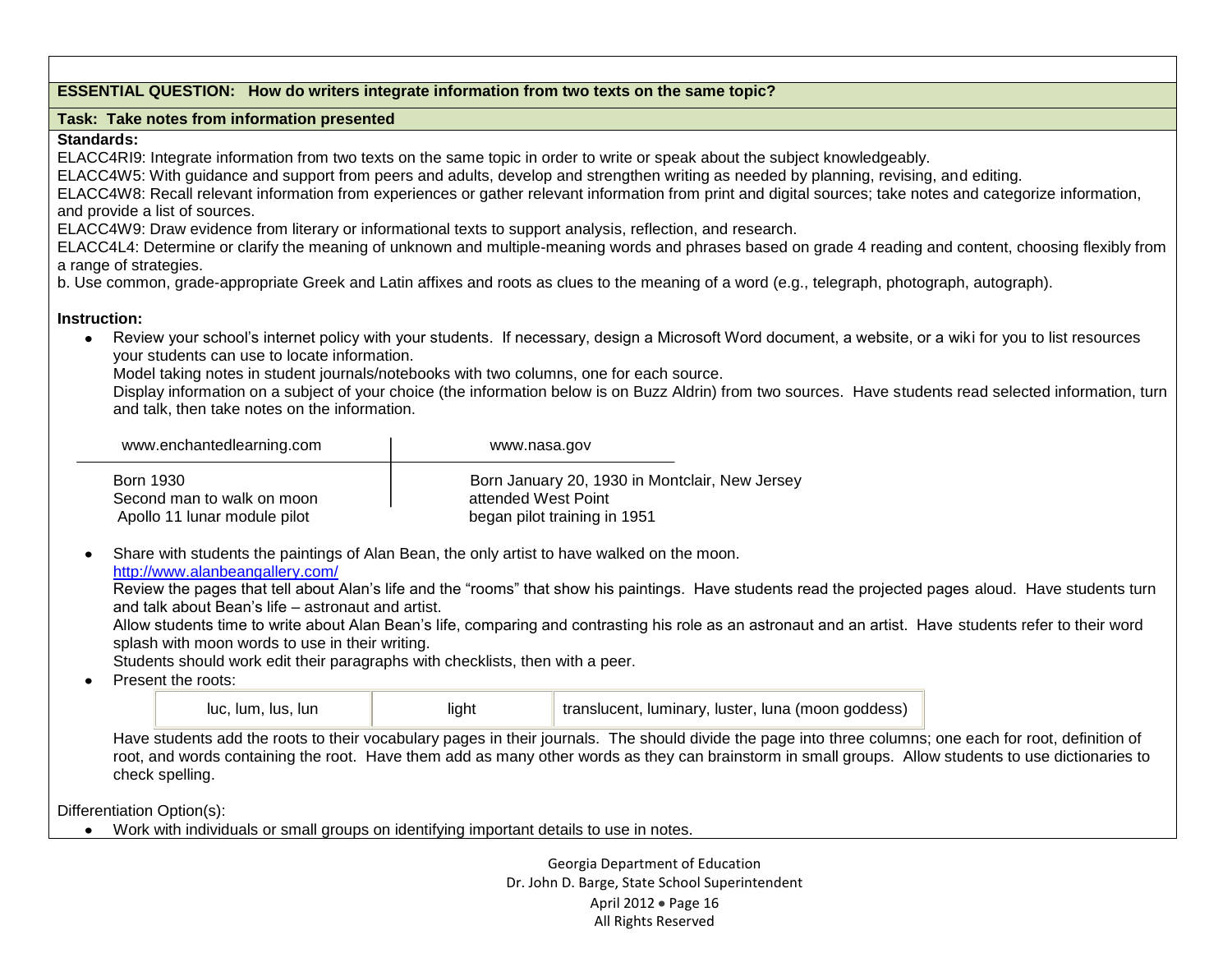Provide a graphic organizer for students to organize their thoughts as they compare and contrast Alan Bean's life.

## **ESSENTIAL QUESTION: How can a reader/writer explain ideas based on information in texts?**

### **Task: Interpret information and explain how it contributes to your life**

### **Standards:**

ELACC4RI3: Explain events, procedures, ideas, or concepts in a historical, scientific, or technical text, including what happened and why, based on specific information in the text.

ELACC4W2: Write informative/explanatory texts to examine a topic and convey ideas and information clearly.

a. Introduce a topic clearly and group related information in paragraphs and sections; include formatting (e.g., headings), illustrations, and multimedia when useful to aiding comprehension.

b. Develop the topic with facts, definitions, concrete details, quotations, or other information and examples related to the topic.

d. Use precise language and domain-specific vocabulary to inform about or explain the topic.

e. Provide a concluding statement or section related to the information or explanation presented.

ELACC4SL5: Add audio recordings and visual displays to presentations when appropriate to enhance the development of main ideas or themes.

ELACC4L1: Demonstrate command of the conventions of standard English grammar and usage when writing or speaking.

a. Use relative pronouns (who, whose, whom, which, that) and relative adverbs (where, when, why).

f. Produce complete sentences, recognizing and correcting rhetorically poor fragments and run-ons.\*

ELACC4L2: Demonstrate command of the conventions of standard English capitalization, punctuation, and spelling when writing.

ELACC4L3: Use knowledge of language and its conventions when writing, speaking, reading, or listening.

## **Instruction:**

Ask students if they know what a spinoff is. Read together the second (Technology Transfer) and third (See how Technology Transfer happens) pages of the To Space and Back Coloring Book at [http://www.sti.nasa.gov/tto/pdf/Spinoff\\_coloring\\_book.pdf](http://www.sti.nasa.gov/tto/pdf/Spinoff_coloring_book.pdf) This book can be projected on an interactive board or copied for student use.

Have students work with partners to learn more about spinoffs they use every day. Have them read the webpages and take notes on three spinoffs. <http://spaceracehistory.tripod.com/spin.shtml>

<http://www.sti.nasa.gov/tto/>

<http://www.sti.nasa.gov/tto/shuttle.htm>

The following game has many spinoffs and will be a fun research method for students:

<http://www.nasa.gov/externalflash/Spinoffs-web/index.html>

- The class has been asked to be a part of a television broadcast, "How Space Travel has Advanced our Daily Lives". Each child will describe one invention detailing the need it fulfilled in the space program and how it has enriched the lives of folks on earth today. Write a script for a segment of the broadcast, planning, editing, and revising.
- Class presentation of "How Space Travel has Advanced our Daily Lives". Videotape to share with other classes or on a school television broadcast.  $\bullet$

Differentiation Option(s):

Work with individuals or small groups to search the websites for information.

After students have completed their research and have information on three spinoffs, make a class list of spinoffs, allowing each student to choose one spinoff to present.

**ESSENTIAL QUESTION: How do I produce a presentation for my class?**

**Task: Research and production of presentations**

Georgia Department of Education Dr. John D. Barge, State School Superintendent April 2012 • Page 17 All Rights Reserved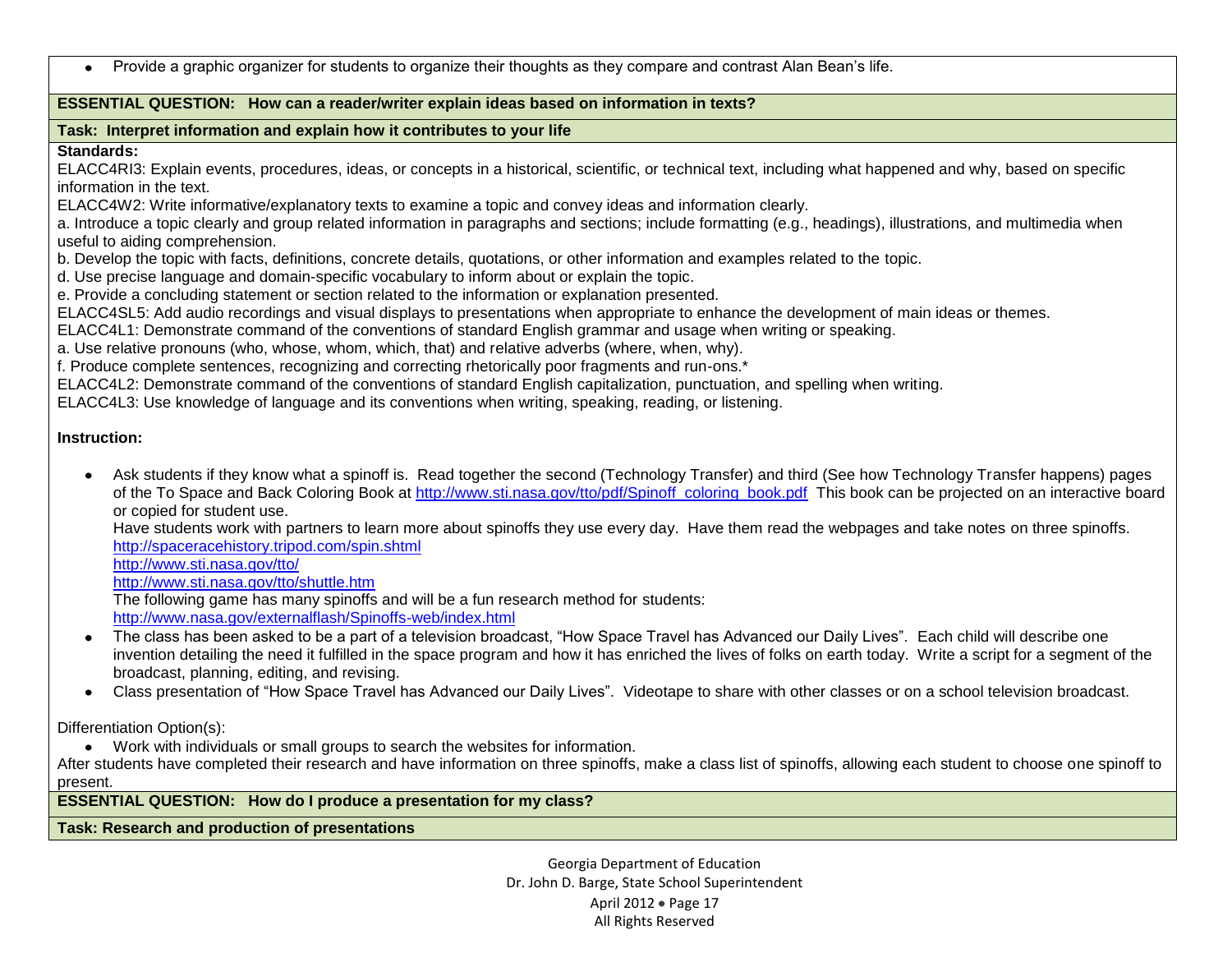### **Standards:**

ELACC4RI1: Refer to details and examples in a text when explaining what the text says explicitly and when drawing inferences from the text.

ELACC4RI2: Determine the main idea of a text and explain how it is supported by key details; summarize the text.

ELACC4RI3: Explain events, procedures, ideas, or concepts in a historical, scientific, or technical text, including what happened and why, based on specific information in the text.

ELACC4RI4: Determine the meaning of general academic language and domain-specific words or phrases in a text relevant to a grade 4 topic or subject area. ELACC4RI5: Describe the overall structure (e.g., chronology, comparison, cause/effect, problem/solution) of events, ideas, concepts, or information in a text or part of a text.

ELACC4W4: Produce clear and coherent writing in which the development and organization are appropriate to task, purpose, and audience.

ELACC4W5: With guidance and support from peers and adults, develop and strengthen writing as needed by planning, revising, and editing.

ELACC4W6: With some guidance and support from adults, use technology, including the Internet, to produce and publish writing as well as to interact and collaborate with others; demonstrate sufficient command of keyboarding skills to type a minimum of one page in a single sitting.

ELACC4SL5: Add audio recordings and visual displays to presentations when appropriate to enhance the development of main ideas or themes.

ELACC4SL6: Differentiate between contexts that call for formal English (e.g., presenting ideas) and situations where informal discourse is appropriate (e.g., small-group discussion); use formal English when appropriate to task and situation.

ELACC4L1: Demonstrate command of the conventions of standard English grammar and usage when writing or speaking.

ELACC4L2: Demonstrate command of the conventions of standard English capitalization, punctuation, and spelling when writing.

ELACC4L3: Use knowledge of language and its conventions when writing, speaking, reading, or listening.

## **Instruction:**

- Review rubric with students.
- Allow students several days to research, plan, and produce their class presentations, providing access to technology and media resources.
- Work with all students on oral presentations Importance of accurate information, Clear voice projection, Expressive voice, Appropriate body language, Eye contact. Create a rubric or peer review worksheet with your students to use as a guide when presenting.
- Engage in student presentations.
- Provide rubrics or peer review worksheets to the students so that they may critique the performances of their peers.

Differentiation Option(s):

- Provide books from your school's media center on each topic.
- Work with small groups to be sure they know what their finished product or presentation should look like:
- **Informative paper –** Facts or information accurate Well organized

Words spelled correctly Sentences make sense

Neatly done

## **PowerPoint –**

Content relevant and accurate Appealing and effective visual design **Educational** Animation work smoothly (if present) Bibliography with variety of sources **Time Line –** Content on topic

> Georgia Department of Education Dr. John D. Barge, State School Superintendent April 2012 • Page 18 All Rights Reserved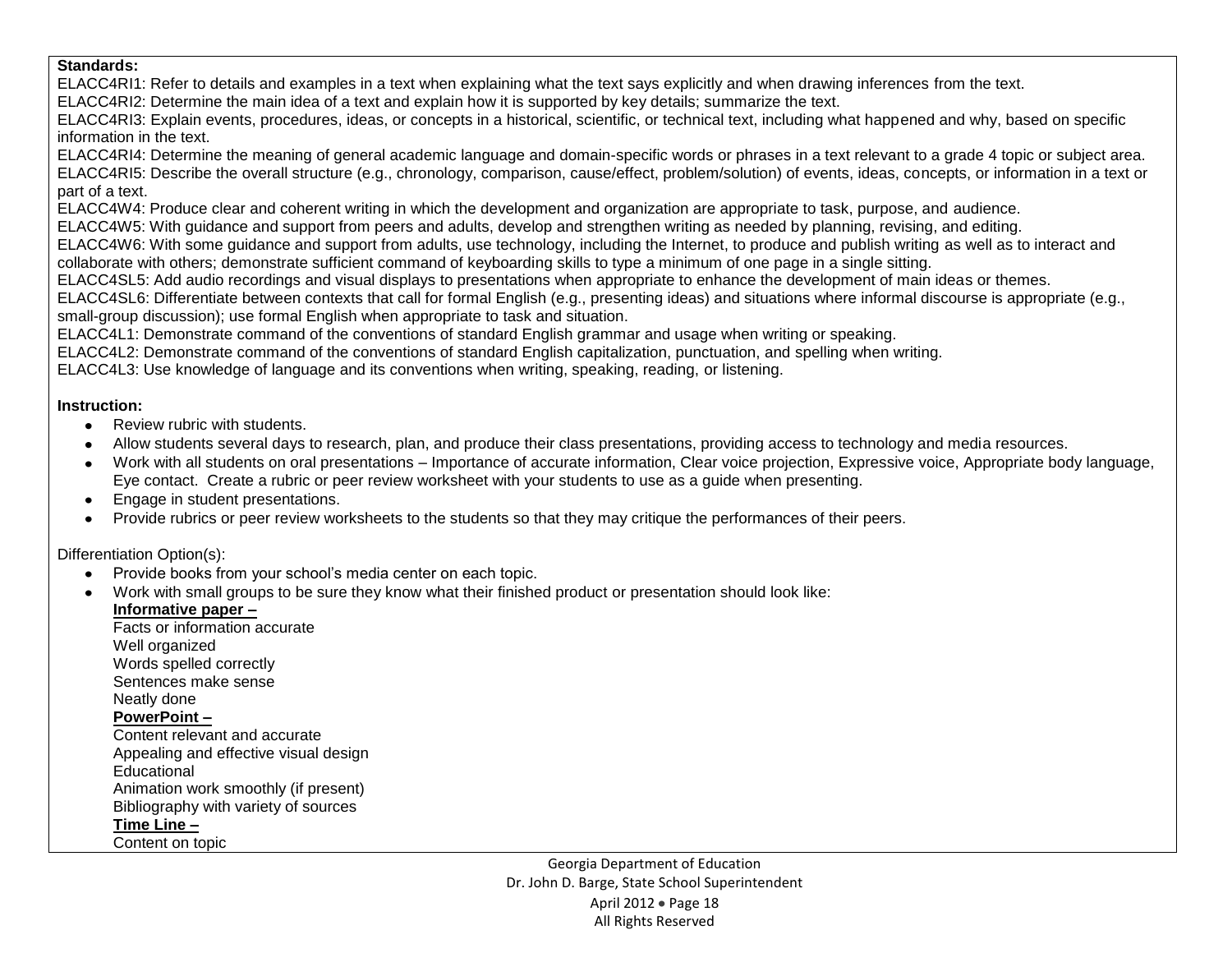In chronological order Important events indicated Spelling and grammar correct Visually appealing

### **ESSENTIAL QUESTION: How are feelings expressed in poetry?**

#### **Task: Read poems to discover the structural elements (verse, rhyme and rhythm)**

### **Standards:**

ELACC4RL2: Determine a theme of a story, drama, or poem from details in the text; summarize the text.

ELACC4RL5: Explain major differences between poems, drama, and prose, and refer to the structural elements of poems (e.g., verse, rhythm, meter) and drama (e.g., casts of characters, settings, descriptions, dialogue, stage directions) when writing or speaking about a text.

ELACC4SL1: Engage effectively in a range of collaborative discussions (one-on-one, in groups, and teacher-led) with diverse partners on grade 4 topics and texts, building on others' ideas and expressing their own clearly.

### **Instruction:**

- Display a poem such as "Indian Children" by Annette Wynne on a chart or interactive board.  $\bullet$ <http://www.davis.k12.ut.us/staff/rcox/files/C0C106C3F6F74A34827CF2D13F8BFAF2.pdf> Students turn and talk to discuss the meaning of the poem. Ask children to notice the elements the author uses that let you know this is a poem. What is the poem saying? Who is the speaker of the poem? Does the poem remind you of anything in your life?
- Begin a chart similar to the chart created for drama elements and literary devices. Add to the chart as students make further discoveries.
- Display a poem such as "Childhood Tracks" by James Berry. The poet will read the poem for your class at <http://www.poetryarchive.org/childrensarchive/singlePoemdo?poemid=118> or you may choose another poem. This poem demonstrates to the students the use of their senses in poetry. After listening to the poem, have children turn and talk to discuss the meaning of the poem. What is the poem saying? Who is the speaker of the poem? Does the poem remind you of anything in your life? Add any discoveries about poetry to the chart. (One poem above rhymes, while the other does not.)
- Have students create a page in the vocabulary section of their journals "Poetry in Words Around Us" they discover as they read poetry. These words may later be used in their own poems.
- Allow time for students individually, in partnerships, or in groups to read poems. Have each child choose a poem to share with their group or class. Why did you pick this poem? What does the poem say to you? What did you notice about the way the poet wrote the poem – repetition, rhyme, stanzas, strong adjectives, descriptive words? Does the poem remind you of anything in your life?

Differentiation Option(s):

- Choose other poems to read with your class that will help them notice the structural elements of poetry.
- Have a collection of poetry anthologies in the classroom for students to browse. Choose from many different interests and subjects.

**ESSENTIAL QUESTION: How does figurative language help readers understand what authors are saying?**

## **Task: Explain the meaning of simple similes and metaphors in context**

## **Standards:**

ELACC4RL4: Determine the meaning of words and phrases as they are used in a text, including those that allude to significant characters found in mythology. ELACC4W3: Write narratives to develop real or imagined experiences or events using effective technique, descriptive details, and clear event sequences.

ELACC4L5: Demonstrate understanding of figurative language, word relationships, and nuances in word meanings.

a. Explain the meaning of simple similes and metaphors (e.g., as pretty as a picture) in context.

d. Use concrete words and phrases and sensory details to convey experiences and events precisely.

Georgia Department of Education Dr. John D. Barge, State School Superintendent April 2012 • Page 19 All Rights Reserved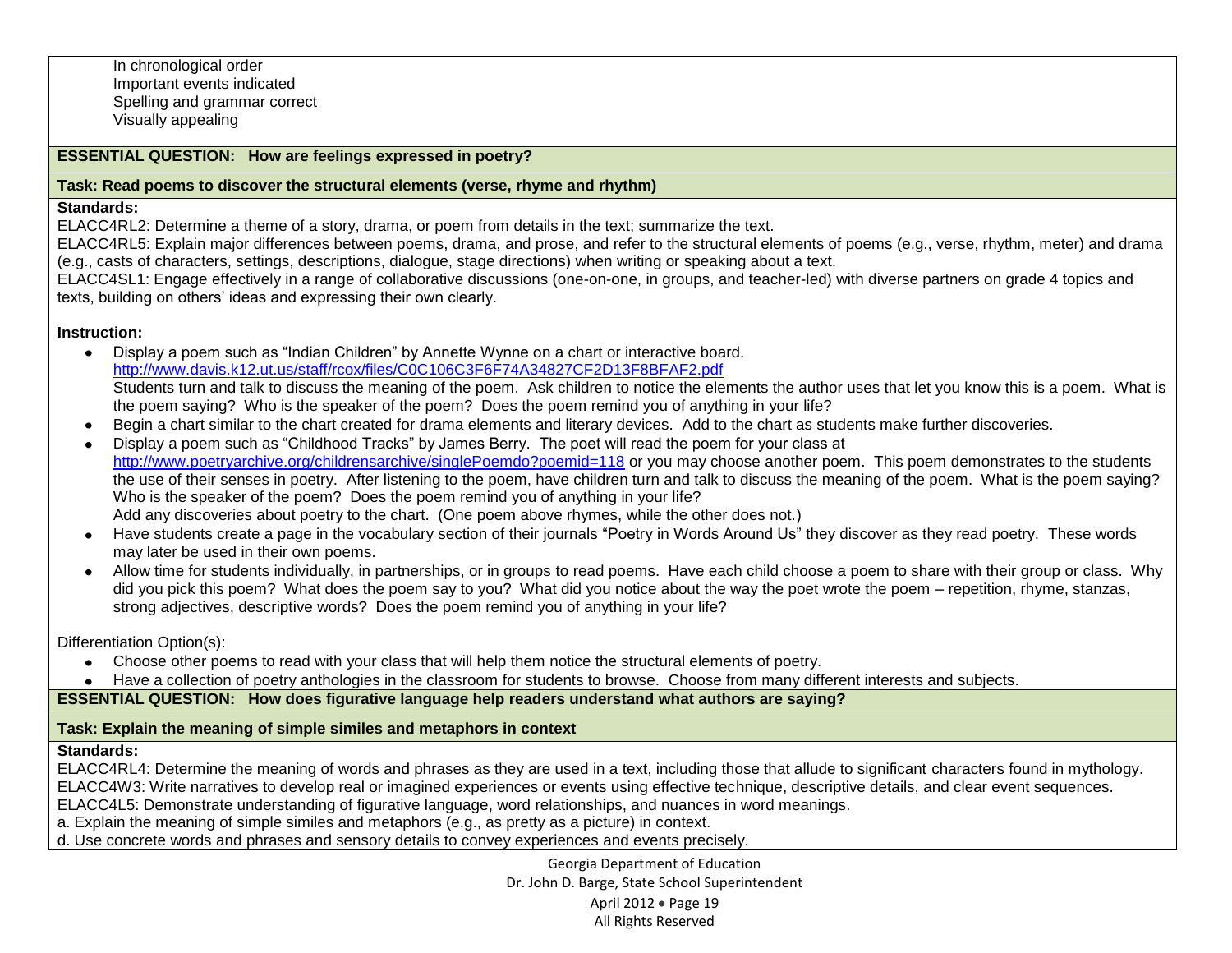### **Instruction:**

 $\bullet$ Discuss with the class the importance of using figurative language to create moods or images in their poetry. Make a chart giving the definition of a simile (a figure of speech in [which](http://dictionary.reference.com/browse/which) two unlike things are explicitly compared, as in "she is like a rose" – most similes use *like* or *as*). Display examples of similes from books or poems read in class or read Crazy Like a Fox: A Simile Story by Loreen Leedy.

Display the poem "Predictable" by Bruce Lansky. <http://www.poetryteachers.com/poetclass/lessons/teachsimiles.html> Have students identify the similes in the poem.

Have students write similes using family members or colors.

Examples: My house is like a box. My father is a big bear. My mother looks like a dancer walking over the grass.

Red smells like a rose. Red feels as hot as the sun. Red tastes as spicy as Mom's chili.

Continue the lesson with metaphors. Display chart with definition of metaphor (The comparison of one thing to another without the use of *like* or *as:* ""The road was a ribbon of moonlight."

Suggested books: Owl Moon by Jane Yolen, Tar Beach by Faith Ringgold, Dakota Dugout by Ann Turner.

• Allow time for students to read poems to find examples of similes and metaphors, then share their poems in class.

## **ESSENTIAL QUESTION: How do writers recall relevant experiences?**

### **Task: Use concrete words and phrases and sensory details to convey experiences**

## **Standards:**

ELACC4RL10: By the end of the year, read and comprehend literature, including stories, dramas, and poetry, in the grades 4-5 text complexity band proficiently, with scaffolding as needed at the high end of the range.

- ELACC4W3: Write narratives to develop real or imagined experiences or events using effective technique, descriptive details, and clear event sequences.
- a. Orient the reader by establishing a situation and introducing a narrator and/or characters; organize an event sequence that unfolds naturally.
- b. Use dialogue and description to develop experiences and events or show the responses of characters to situations.
- c. Use a variety of transitional words and phrases to manage the sequence of events.
- d. Use concrete words and phrases and sensory details to convey experiences and events precisely.
- e. Provide a conclusion that follows from the narrated experiences or events.

ELACC4W4: Produce clear and coherent writing in which the development and organization are appropriate to task, purpose, and audience. (Grade-specific expectations for writing types are defined in Standards 1–3 above.)

- ELACC4L5: Demonstrate understanding of figurative language, word relationships, and nuances in word meanings.
- a. Explain the meaning of simple similes and metaphors (e.g., as pretty as a picture) in context

## **Instruction:**

Georgia Heard writes that "Observation is an essential tool of poets and scientists". Have your students bring in an object from nature that makes them wonder or amazes them. Have a basket of objects in the classroom for those who forget (shells, twigs, rocks, etc). Other students may choose to use their mind's eye and visualize an object. In their journals, have the students draw the object, noting the smallest details. Ask them to write the details. Have the students write similes and metaphors for the details when able. Make a chart showing the observation words, then transform them into poetry words.

| <b>Observation (Flower)</b> | Poetry                  |
|-----------------------------|-------------------------|
| Ruffled                     | Ruffles on a dress      |
| Pink                        | Pink like ice cream     |
| Holding on to branch        | Grasping between leaves |

Georgia Department of Education Dr. John D. Barge, State School Superintendent April 2012 • Page 20 All Rights Reserved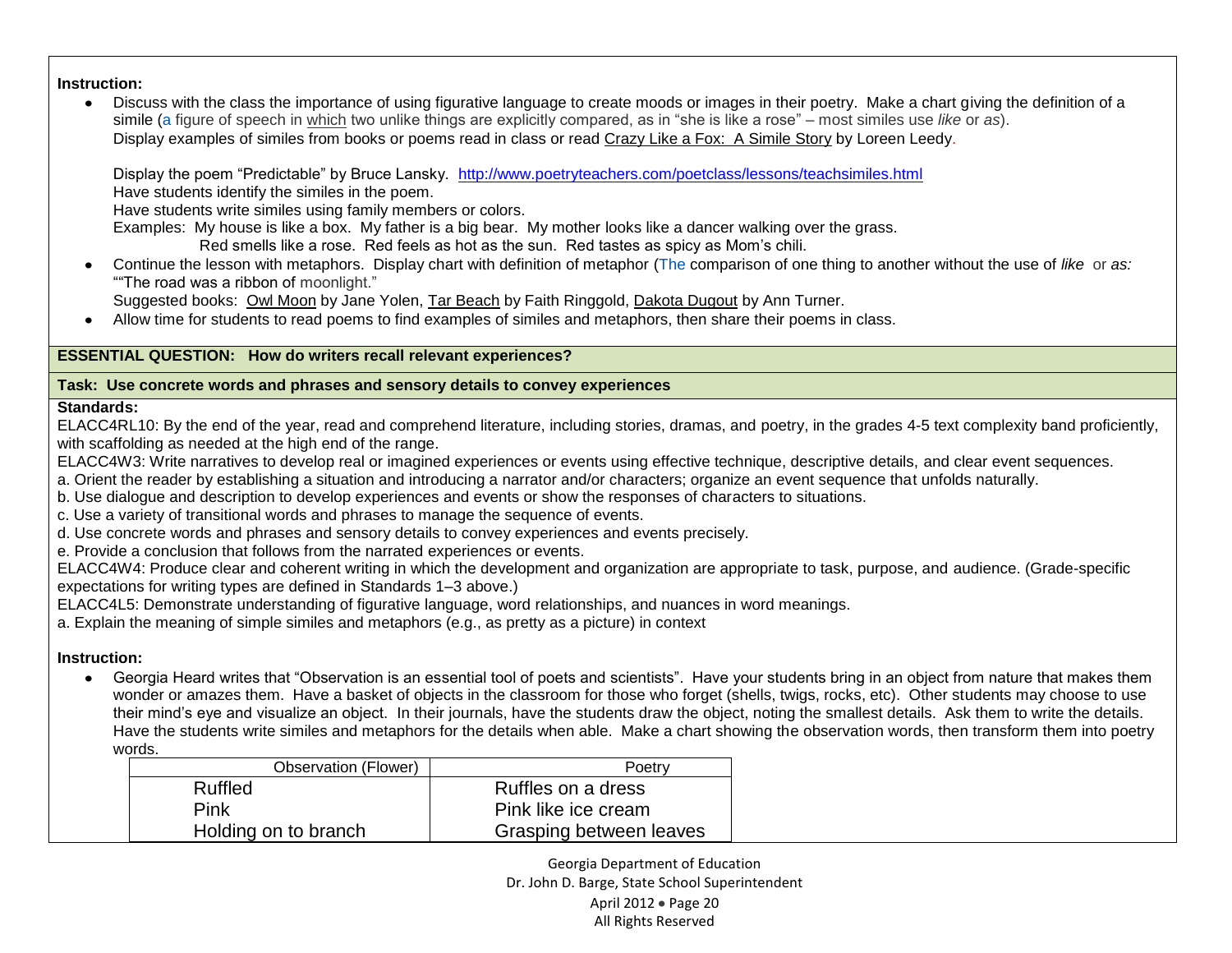Have students create a poem with their descriptions. Allow students time to share their poems when finished.

Encourage students to read poems. Allow time to share verses with similes and metaphors.  $\bullet$ 

Differentiation Option(s):

- For students who don't feel they can draw, tell them this is just a sketch to help them look at the details of the object.
- Students may wish to keep their partial poem in their journals and continue to work on them throughout the year.

**ESSENTIAL QUESTION: How does a reader know the point of view of text?**

## **Task: Identify the difference in first- and third-person narrations**

## **Standards:**

ELACC4RL6: Compare and contrast the point of view from which different stories are narrated, including the difference between first- and third-person narrations. ELACC4W3: Write narratives to develop real or imagined experiences or events using effective technique, descriptive details, and clear event sequences. a. Orient the reader by establishing a situation and introducing a narrator and/or characters; organize an event sequence that unfolds naturally. ELACC4SL1: Engage effectively in a range of collaborative discussions (one-on-one, in groups, and teacher-led) with diverse partners on grade 4 topics and texts, building on others' ideas and expressing their own clearly.

## **Instruction:**

- Display a poem written in first-person narrative (the narrator is a character in the story I, we). Display a poem written in third-person narrative (the narrator is another character - he, she, they). Have the students read the poems and discuss who the narrator is.
- Have students read poetry with partners and choose a poem to share in first- and another in third-person narrative. They may choose to read a verse and not the entire poem.
- Give partners time to write a paragraph or stanza of a poem in first person then the same text in third person.

Differentiation Option(s):

Have students identify the narrative point of view of some common picture books.

**ESSENTIAL QUESTION: How do writers know how the order that is best for adjectives?**

# **Task: Ordering adjectives when writing poetry**

## **Standards:**

ELACC4W4: Produce clear and coherent writing in which the development and organization are appropriate to task, purpose, and audience.

ELACC4W5: With guidance and support from peers and adults, develop and strengthen writing as needed by planning, revising, and editing.

ELACC4SL1: Engage effectively in a range of collaborative discussions (one-on-one, in groups, and teacher-led) with diverse partners on grade 4 topics and texts, building on others' ideas and expressing their own clearly.

ELACC4L1: Demonstrate command of the conventions of standard English grammar and usage when writing or speaking.

d. Order adjectives within sentences according to conventional patterns (e.g., a small red bag rather than a red small bag).

ELACC4L2: Demonstrate command of the conventions of standard English capitalization, punctuation, and spelling when writing.

ELACC4L3: Use knowledge of language and its conventions when writing, speaking, reading, or listening.

# **Instruction:**

Georgia Department of Education Dr. John D. Barge, State School Superintendent April 2012 • Page 21 All Rights Reserved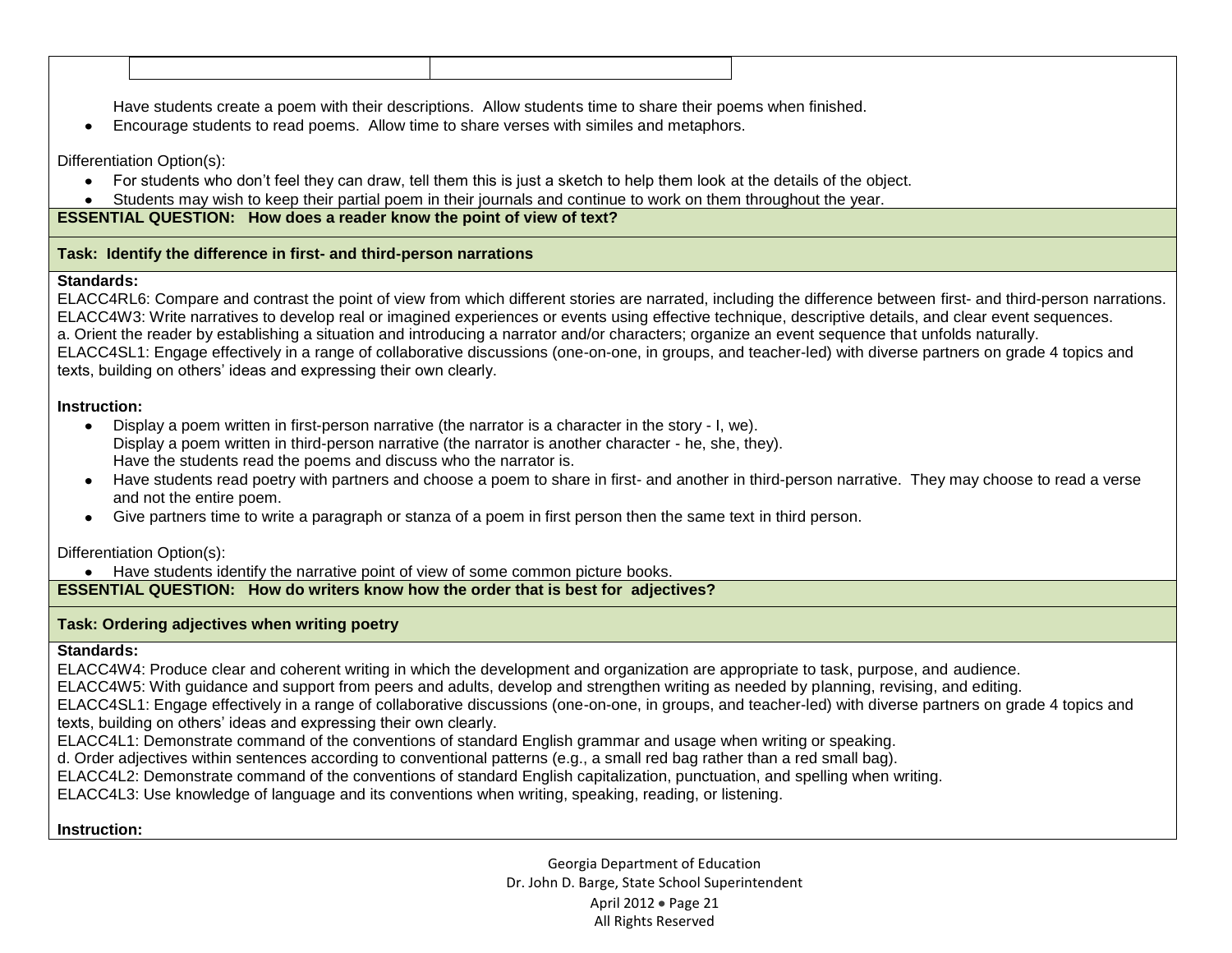- Read the book Hairy Scary Ordinary What is an Adjective? By Brian Cleary. Put the students into small groups. Have each group come up with three adjectives that rhyme following the pattern of hairy, scary, ordinary. Walk around to be sure students are using only adjectives (mean, green, clean)
- Talk about the magic adjectives can add to reading and writing by creating descriptive pictures in the reader's mind. Place an object in a small bag. Give one bag to each group. Have them write adjectives on the outside of the bag to describe the object. Have a student read the adjectives on the bag while the other students guess what is in the bag. Have the group write a sentence about the object putting the adjectives in the best order.
- Have students complete a word splash listing dual adjectives for things in space bright shiny sun, cold dark planet. Challenge them to find three  $\bullet$ adjectives to describe things in space – swift, shiny, silver rocket. Have students write sentences adjectives and nouns from the splash. Students should share their sentences with a partner. The partner will listen for the order of the adjectives. The two students will work together to edit and revise the writing as needed.

### **ESSENTIAL QUESTION: How do we identify character traits in poetry?**

## **Task: Finding examples of courage in poetry**

## **Standards:**

ELACC4RL2: Determine a theme of a story, drama, or poem from details in the text; summarize the text.

ELACC4W10: Write routinely over extended time frames (time for research, reflection, and revision) and shorter time frames (a single sitting or a day or two) for a range of discipline-specific tasks, purposes, and audiences.

## **Instruction:**

Discuss courage with your class. Present the following quote and poems or choose others you prefer. Have students turn and talk to discuss the  $\bullet$ meaning of courage. During this unit we have seen the courage of the astronauts as well as the courage of Matt and Attean, how is courage shown in these poems?

"Courage is doing what you are afraid to do. There can be no courage unless you are scared." Edward Vernon Rickenbacker. "A Lesson From History" by Joseph Morris <http://www.apples4theteacher.com/holidays/graduation/poems-rhymes/a-lesson-from-history.html>

"The Things That Haven't Been Done Before" by Edgar Guest

[http://sofinesjoyfulmoments.com/quotes/Haven't\\_Been\\_Done.htm](http://sofinesjoyfulmoments.com/quotes/Haven)

Students will write in their journals on courage. Have them complete a chart showing adjectives that describe courage or people showing courage and  $\bullet$ ways they or their friends have used courage in their lives.

## **ESSENTIAL QUESTION: How do we write poetry that contains written descriptions, precise language, and vivid details?**

## **Task: Writing a poem about courage and space**

## **Standards:**

ELACC4RL2: Determine a theme of a story, drama, or poem from details in the text; summarize the text.

- ELACC4W3: Write narratives to develop real or imagined experiences or events using effective technique, descriptive details, and clear event sequences.
- a. Orient the reader by establishing a situation and introducing a narrator and/or characters; organize an event sequence that unfolds naturally.
- b. Use dialogue and description to develop experiences and events or show the responses of characters to situations.
- c. Use a variety of transitional words and phrases to manage the sequence of events.
- d. Use concrete words and phrases and sensory details to convey experiences and events precisely.
- f. Provide a conclusion that follows from the narrated experiences or events.

Georgia Department of Education Dr. John D. Barge, State School Superintendent April 2012 • Page 22 All Rights Reserved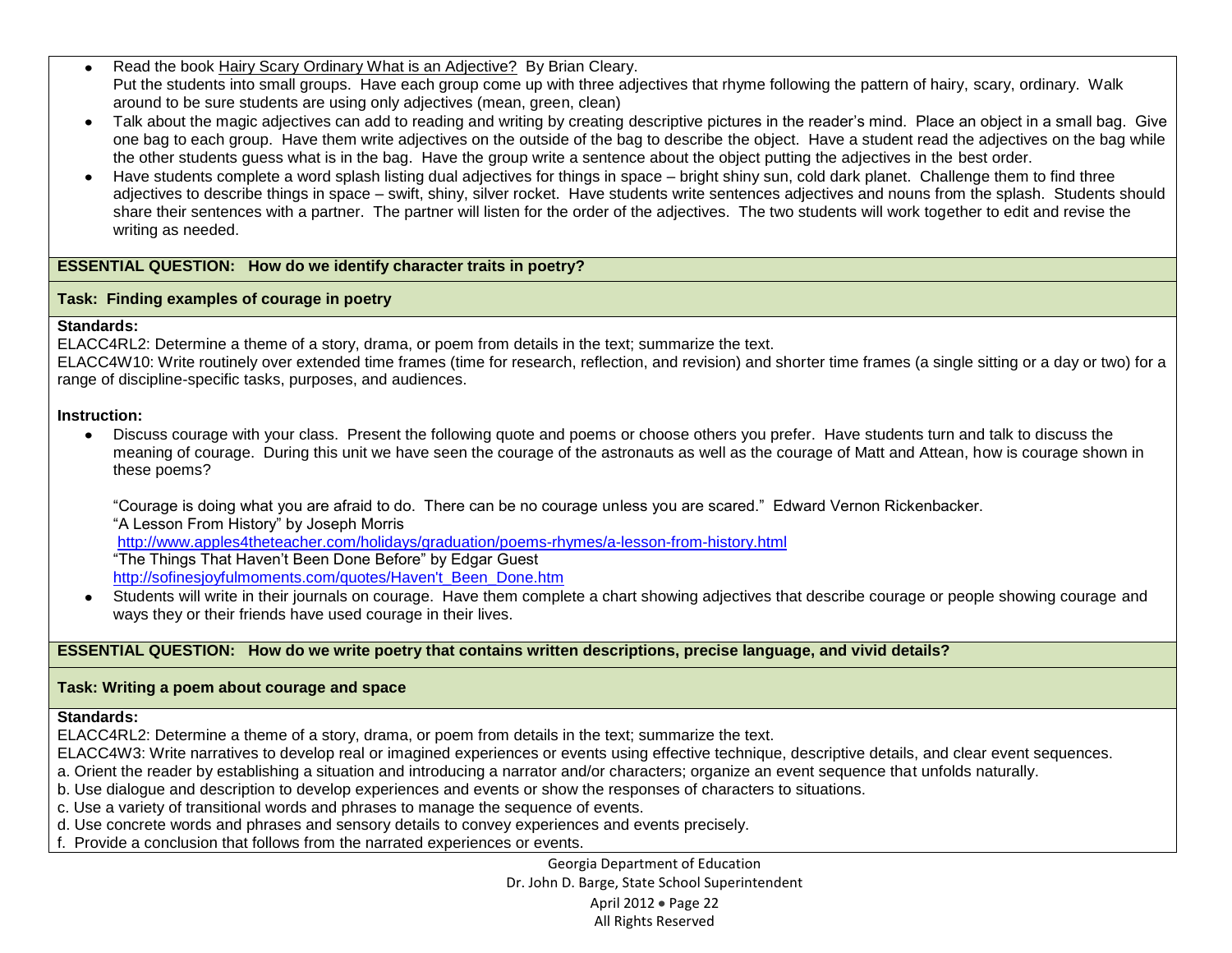ELACC4W4: Produce clear and coherent writing in which the development and organization are appropriate to task, purpose, and audience. ELACC4W5: With guidance and support from peers and adults, develop and strengthen writing as needed by planning, revising, and editing. ELACC4SL5: Add audio recordings and visual displays to presentations when appropriate to enhance the development of main ideas or themes. ELACC4SL6: Differentiate between contexts that call for formal English (e.g., presenting ideas) and situations where informal discourse is appropriate (e.g., small-group discussion); use formal English when appropriate to task and situation. ELACC4L1: Demonstrate command of the conventions of standard English grammar and usage when writing or speaking.

ELACC4L2: Demonstrate command of the conventions of standard English capitalization, punctuation, and spelling when writing.

ELACC4L3: Use knowledge of language and its conventions when writing, speaking, reading, or listening.

ELACC4L5: Demonstrate understanding of figurative language, word relationships, and nuances in word meanings.

a. Explain the meaning of simple similes and metaphors (e.g., as pretty as a picture) in context.

#### **Instruction:**

- Read Maya Angelou's poem. "Life Doesn't Frighten Me", **[http://www.swaraj.org/shikshantar/life\\_mayaangelou.htm](http://www.swaraj.org/shikshantar/life_mayaangelou.htm)**
- Review the rubric for the writing task. Imagine you are on a trip to outer space. Write a poem modeled after Maya's poem.
- Allow students time in class to work on their poems. They should write a rough draft, edit, revise, and publish their poem on the computer using a word processing program. They may choose to illustrate the poem.
- Students should plan their class presentation of their poems.

Georgia Department of Education Dr. John D. Barge, State School Superintendent April 2012 • Page 23 All Rights Reserved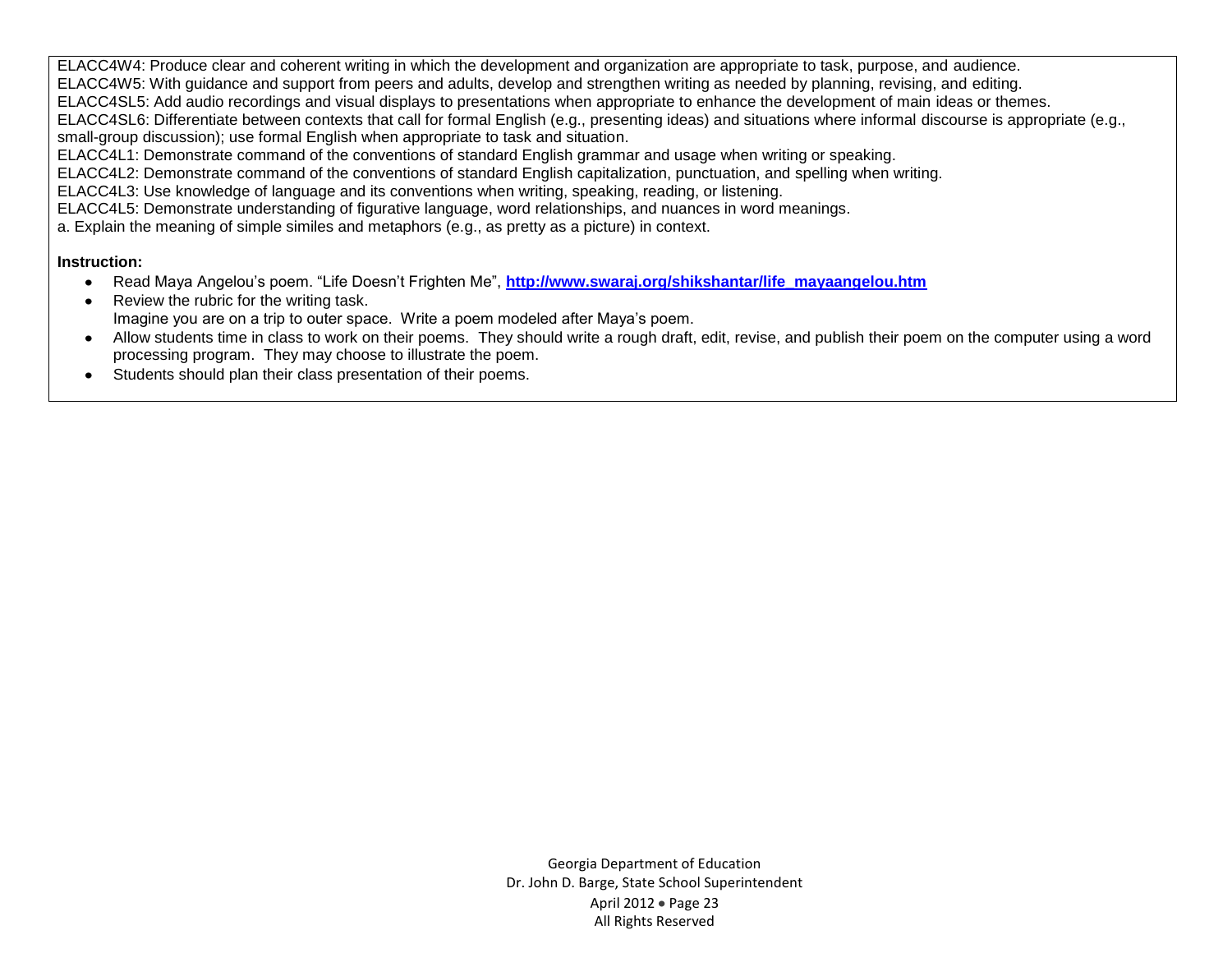Georgia Department of Education Dr. John D. Barge, State School Superintendent April 2012 · Page 24 All Rights Reserved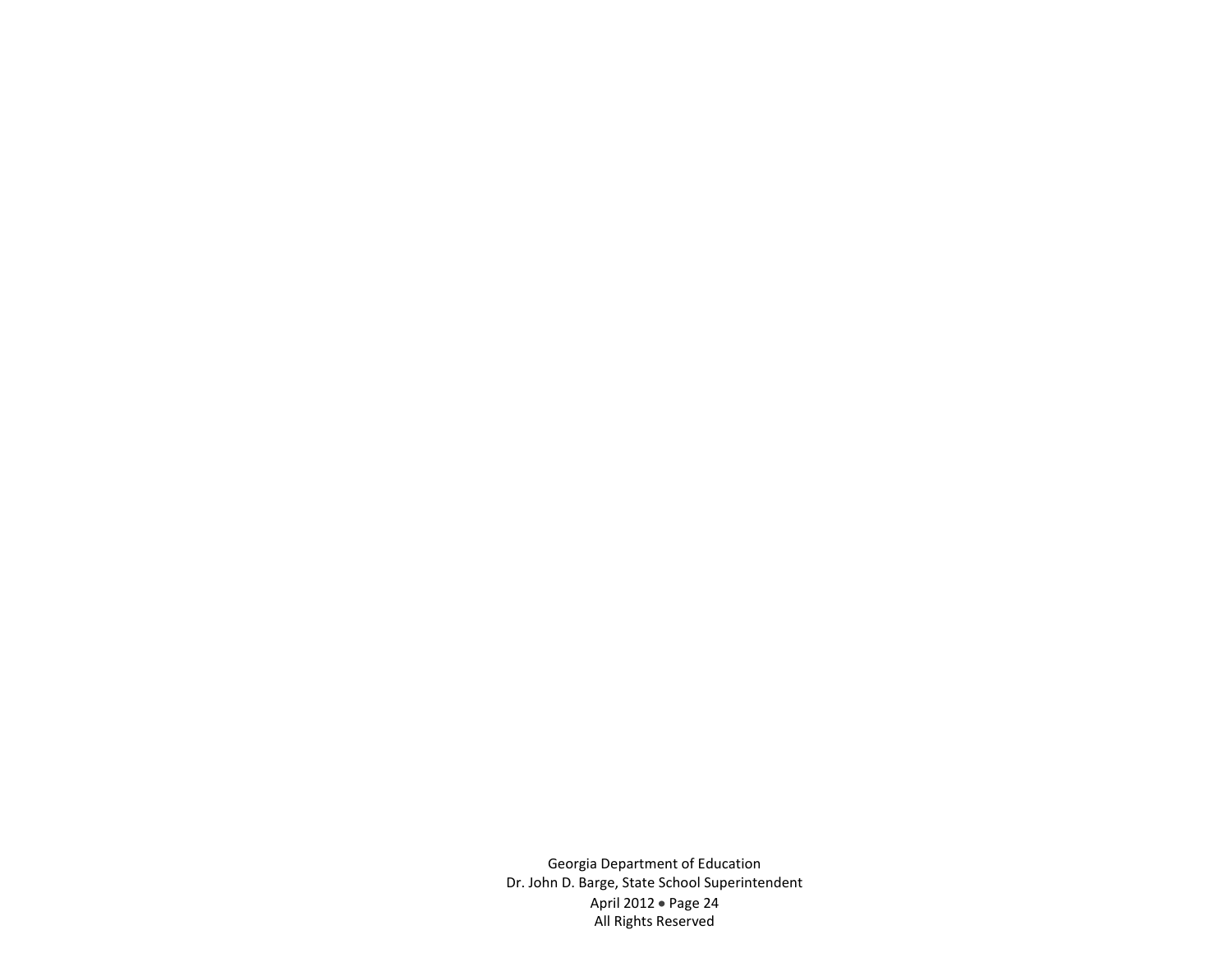| <b>COMMON CORE GEORGIA PERFORMANCE STANDARDS</b><br>TEXT COMPLEXITY RUBRIC                                                                                                                                                                                                   |                                                                                                                                                                                                                                                                     |                            |                                      |                                              |  |  |  |
|------------------------------------------------------------------------------------------------------------------------------------------------------------------------------------------------------------------------------------------------------------------------------|---------------------------------------------------------------------------------------------------------------------------------------------------------------------------------------------------------------------------------------------------------------------|----------------------------|--------------------------------------|----------------------------------------------|--|--|--|
| TEXT: Who is Neil Armstrong? by Roberta Edwards                                                                                                                                                                                                                              |                                                                                                                                                                                                                                                                     | <b>GRADE:</b>              | 4                                    |                                              |  |  |  |
| <b>COMPLEXITY MEASURE</b>                                                                                                                                                                                                                                                    | <b>GENRE: Biography</b>                                                                                                                                                                                                                                             | <b>LOW (1-3</b><br>POINTS) | <b>MODERATE</b><br>(4-6 PTS)         | <b>HIGH (7-10)</b><br>POINTS)                |  |  |  |
| Qualitative aspects of text complexity best measured by an attentive human reader, such as levels of meaning or purpose; structure;                                                                                                                                          |                                                                                                                                                                                                                                                                     |                            |                                      |                                              |  |  |  |
| language conventionality and clarity; and knowledge demands.<br>Levels of meaning. K-5: Symbolism, abstract thought,/technical, academic                                                                                                                                     |                                                                                                                                                                                                                                                                     |                            |                                      |                                              |  |  |  |
| content<br>6-12: Satire, allegory, pun, symbolism, or complex motif/technical, academic<br>content                                                                                                                                                                           |                                                                                                                                                                                                                                                                     |                            |                                      | 9<br>Technical<br>content                    |  |  |  |
| Structure. K-5: Chapters, multiple plot lines, glossaries, headings, or footnotes.<br>6-12: Legal documents, technical manuals, non-traditional uses of time or<br>language<br>K-12: Text length                                                                             |                                                                                                                                                                                                                                                                     |                            | 10<br>Chapters<br>Technical<br>pages |                                              |  |  |  |
| Language conventionality. K-5: colloquialisms, figurative/idiomatic language,<br>dialects, technical and academic vocabulary<br>6-12: Historical language such as Elizabethan or Old English constructions;<br>technical and academic vocabulary                             |                                                                                                                                                                                                                                                                     |                            |                                      | 9<br>Technical and<br>academic<br>vocabulary |  |  |  |
| Background knowledge. Content with which students might reasonably be<br>expected to be acquainted or that will be comprehensible when introduced                                                                                                                            |                                                                                                                                                                                                                                                                     |                            |                                      | $\overline{7}$<br>Apollo<br>missions         |  |  |  |
| Quantitative aspects of text complexity, such as word length or frequency, sentence length, and text cohesion, that are difficult for a                                                                                                                                      |                                                                                                                                                                                                                                                                     |                            |                                      |                                              |  |  |  |
| human reader to evaluate efficiently, as measured by Lexile.<br>$K-1$<br>n/a                                                                                                                                                                                                 |                                                                                                                                                                                                                                                                     |                            |                                      | 8                                            |  |  |  |
| $2 - 3$<br>450L - 790L<br>$4 - 5$<br>770L - 980L<br>$6 - 8$<br>955L - 1155L<br>$9 - 10$<br>1080L - 1305L                                                                                                                                                                     |                                                                                                                                                                                                                                                                     |                            |                                      | Lexile 810                                   |  |  |  |
| $11 - 12$<br>1215L - 1355L<br>Reader and Task Considerations focus on the inherent complexity of text, reader motivation, knowledge, and experience and the                                                                                                                  |                                                                                                                                                                                                                                                                     |                            |                                      |                                              |  |  |  |
| purpose and complexity of the task at hand. Best made by teachers employing their professional judgment.                                                                                                                                                                     |                                                                                                                                                                                                                                                                     |                            |                                      | 8                                            |  |  |  |
| Does this text challenge readers? Readers comprehend about 75% of the text,<br>working to make meaning of the remaining 25%                                                                                                                                                  |                                                                                                                                                                                                                                                                     |                            |                                      | Parts are<br>difficult                       |  |  |  |
| Does this text match the interests of the students?<br>(When appropriate)                                                                                                                                                                                                    |                                                                                                                                                                                                                                                                     |                            |                                      | 10<br>High interest                          |  |  |  |
| Is this text ideal for the task?<br>For example a scientific journal for a research project versus Shakespeare for a<br>dramatic presentation                                                                                                                                |                                                                                                                                                                                                                                                                     |                            |                                      | 10<br>Ideal                                  |  |  |  |
| Mismatches for which qualitative and quantitative measures cannot easily<br>account.<br>For example low Lexile books with adult content                                                                                                                                      |                                                                                                                                                                                                                                                                     |                            |                                      | 10<br>none                                   |  |  |  |
| Miscellaneous considerations. You may award up to 10 points for specific merits of a text not covered in the rubric domains.                                                                                                                                                 |                                                                                                                                                                                                                                                                     |                            |                                      |                                              |  |  |  |
| <b>Specific Merits</b>                                                                                                                                                                                                                                                       |                                                                                                                                                                                                                                                                     |                            |                                      | 10                                           |  |  |  |
| Please write a brief explanation of the specific merits of this text in the box<br>beneath the points awarded                                                                                                                                                                | Many of the students will consider the Apollo<br>missions very much in the past. The space<br>shuttle will be history for many of them. The<br>scientific advances of the Apollo missions could<br>easy influence the space travel of our country in<br>the future. |                            |                                      |                                              |  |  |  |
| <b>TOTAL SCORE</b><br>91 / 100                                                                                                                                                                                                                                               |                                                                                                                                                                                                                                                                     |                            |                                      |                                              |  |  |  |
| 80 - 100 POINTS:<br>EXTREMELY APPROPRIATE TEXT CHOICE<br>POINTS:<br><b>ACCEPTABLE TEXT CHOICE</b><br>50-79<br>RECONSIDER OR CHANGE GRADE/PURPOSE OF THIS TEXT CHOICE<br>$25 - 49$<br>POINTS:<br>$0 - 24$<br>POINTS:<br>ELIMINATE OR CHANGE GRADE/PURPOSE OF THIS TEXT CHOICE |                                                                                                                                                                                                                                                                     |                            |                                      |                                              |  |  |  |
| <b>EVALUATOR COMMENTS:</b>                                                                                                                                                                                                                                                   | Georgia Department of Education                                                                                                                                                                                                                                     |                            |                                      |                                              |  |  |  |
| Dr. John D. Barge, State School Superintendent                                                                                                                                                                                                                               |                                                                                                                                                                                                                                                                     |                            |                                      |                                              |  |  |  |

Dr. John D. Barge, State School Superintendent April 2012 · Page 25 All Rights Reserved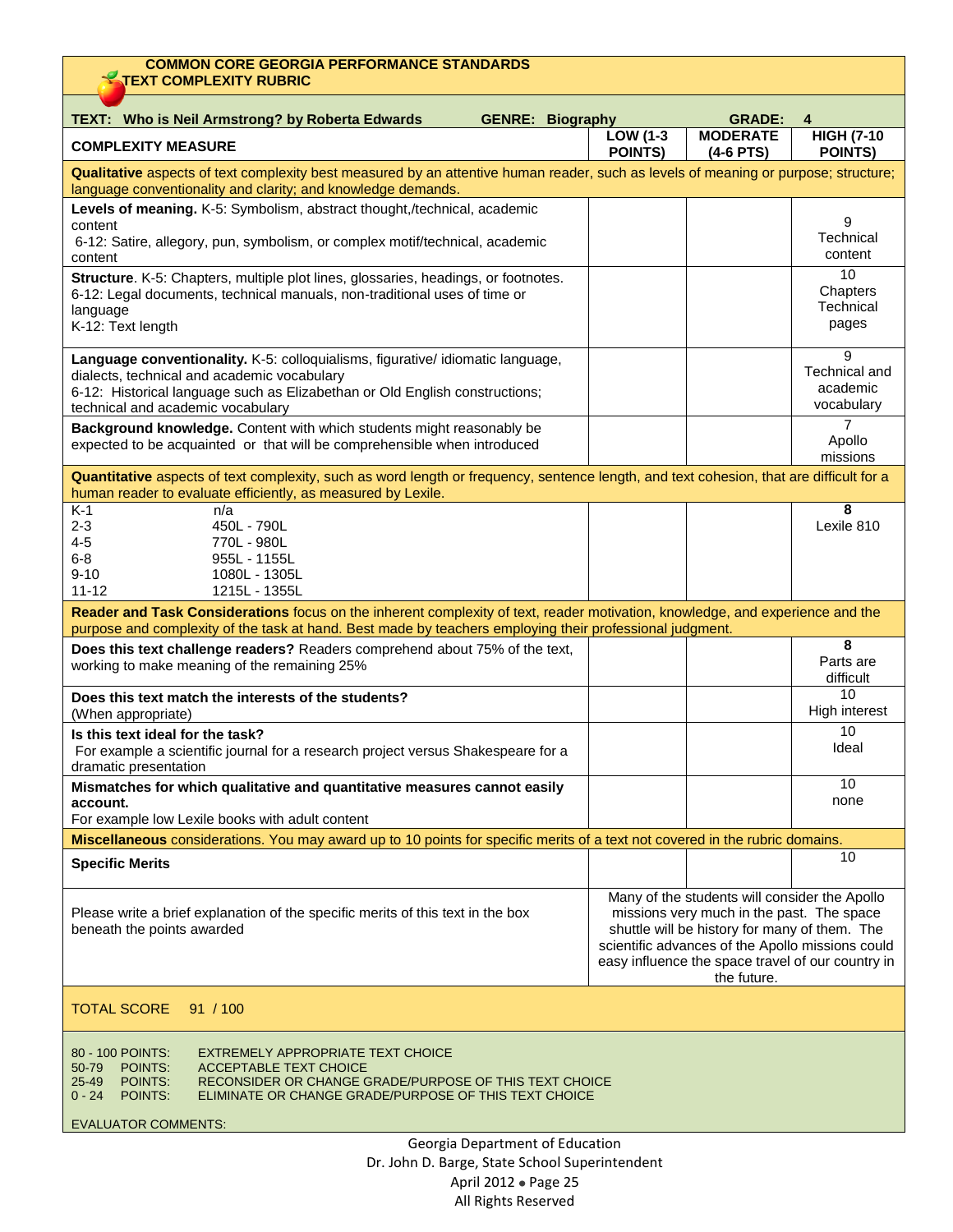### **PERFORMANCE RUBRIC GRADE 4: INFORMATIONAL WRITING**

**ELACC4W2:** Write informative/explanatory texts to examine a topic and convey ideas, concepts, and information clearly.

#### **UNIT 1 – The Sky's the Limit – Courage and Innovation TASK –**

Roberta Edwards posed the question, **Who is Neil Armstrong?** Using your daily journal entries, write a book review that answers the question. Summarize the main events in his life as well as the historical and scientific information provided by the author. Explain how the author facilitated your understanding of the text. What reasons and evidence did the author use to show courage shown by Neil Armstrong during his life – personal and professionally? Why do you feel the author chose Neil Armstrong's life to represent the lives of astronauts in her biography collection?

| <b>SCORING</b>         |                                |              |                |               |  |  |  |
|------------------------|--------------------------------|--------------|----------------|---------------|--|--|--|
| <b>Skill/Standard</b>  | <b>Does Not</b><br><b>Meet</b> | <b>Meets</b> | <b>Exceeds</b> | <b>Points</b> |  |  |  |
|                        |                                |              |                |               |  |  |  |
|                        |                                |              |                |               |  |  |  |
|                        |                                |              |                |               |  |  |  |
|                        |                                |              |                |               |  |  |  |
|                        |                                |              |                |               |  |  |  |
|                        |                                |              |                |               |  |  |  |
|                        |                                |              |                |               |  |  |  |
|                        |                                |              |                |               |  |  |  |
|                        |                                |              |                |               |  |  |  |
|                        |                                |              |                |               |  |  |  |
|                        |                                |              |                |               |  |  |  |
|                        |                                |              |                |               |  |  |  |
|                        |                                |              |                |               |  |  |  |
|                        |                                |              |                |               |  |  |  |
| <b>AGGREGATE SCORE</b> |                                |              |                |               |  |  |  |
| <b>TOTALS</b>          |                                |              |                |               |  |  |  |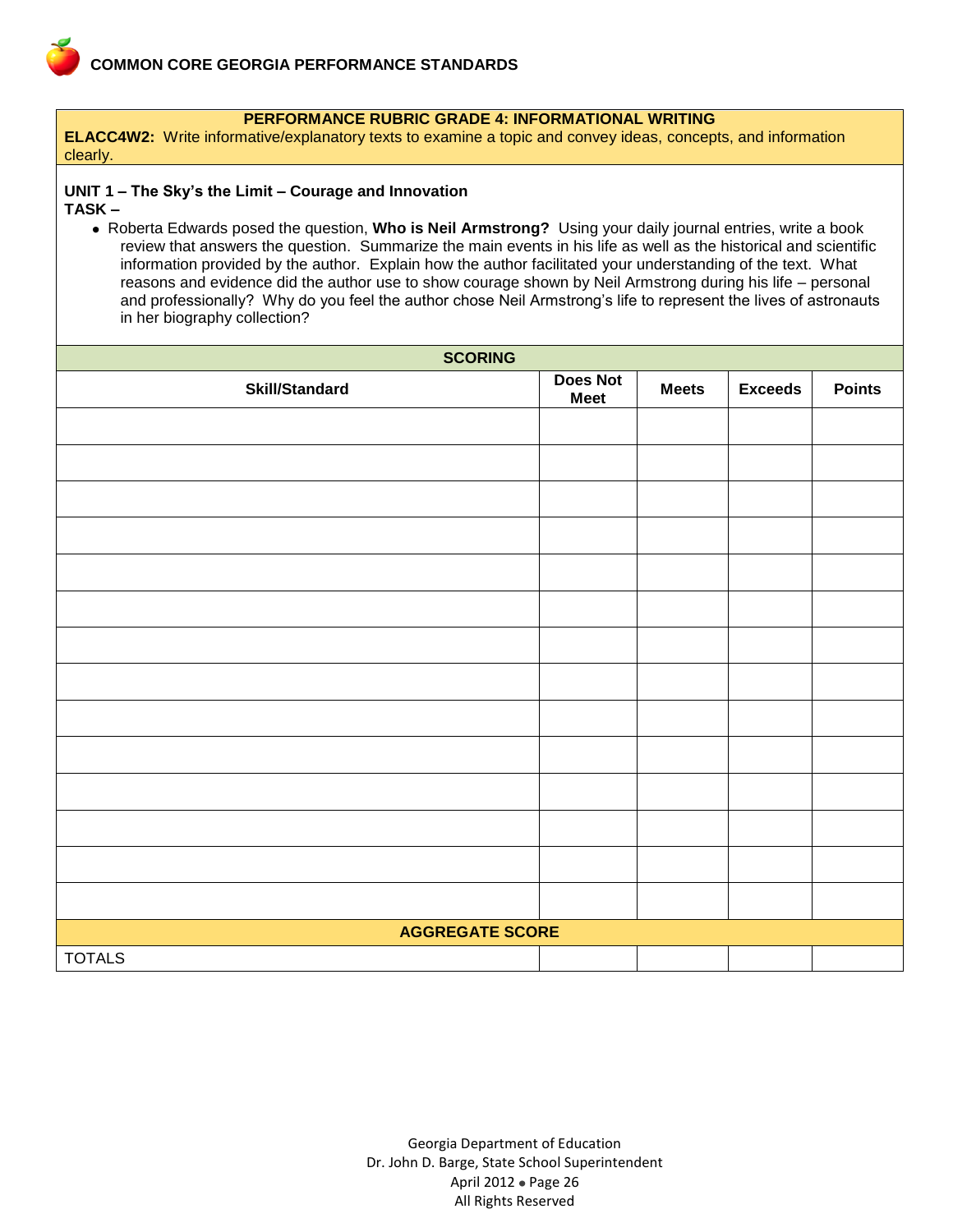

### **PERFORMANCE RUBRIC GRADE 7: PRESENTATION**

**ELACC7SL4:** Present claims and findings, emphasizing salient points in a focused, coherent manner with pertinent descriptions, facts, details, and examples; use appropriate eye contact, adequate volume, and clear pronunciation.

**UNIT \_\_\_\_\_\_\_\_\_\_\_\_\_\_\_\_\_\_\_\_\_\_\_\_\_\_\_\_\_\_\_\_\_\_\_\_\_\_\_\_\_\_\_\_\_\_\_\_\_\_\_\_\_\_\_\_\_\_\_\_\_\_\_\_\_\_\_**

**TASK \_\_\_\_\_\_\_\_\_\_\_\_\_\_\_\_\_\_\_\_\_\_\_\_\_\_\_\_\_\_\_\_\_\_\_\_\_\_\_\_\_\_\_\_\_\_\_\_\_\_\_\_\_\_\_\_\_\_\_\_\_\_\_\_\_\_**

| <b>SCORING</b>        |                        |  |                      |  |              |                |  |               |
|-----------------------|------------------------|--|----------------------|--|--------------|----------------|--|---------------|
| <b>Skill/Standard</b> |                        |  | <b>Does Not Meet</b> |  | <b>Meets</b> | <b>Exceeds</b> |  | <b>Points</b> |
|                       |                        |  |                      |  |              |                |  |               |
|                       |                        |  |                      |  |              |                |  |               |
|                       |                        |  |                      |  |              |                |  |               |
|                       |                        |  |                      |  |              |                |  |               |
|                       |                        |  |                      |  |              |                |  |               |
|                       |                        |  |                      |  |              |                |  |               |
|                       |                        |  |                      |  |              |                |  |               |
|                       |                        |  |                      |  |              |                |  |               |
|                       |                        |  |                      |  |              |                |  |               |
|                       |                        |  |                      |  |              |                |  |               |
|                       |                        |  |                      |  |              |                |  |               |
|                       |                        |  |                      |  |              |                |  |               |
|                       |                        |  |                      |  |              |                |  |               |
|                       |                        |  |                      |  |              |                |  |               |
|                       |                        |  |                      |  |              |                |  |               |
|                       |                        |  |                      |  |              |                |  |               |
|                       |                        |  |                      |  |              |                |  |               |
|                       |                        |  |                      |  |              |                |  |               |
|                       |                        |  |                      |  |              |                |  |               |
|                       |                        |  |                      |  |              |                |  |               |
|                       |                        |  |                      |  |              |                |  |               |
|                       |                        |  |                      |  |              |                |  |               |
|                       |                        |  |                      |  |              |                |  |               |
|                       |                        |  |                      |  |              |                |  |               |
|                       |                        |  |                      |  |              |                |  |               |
|                       |                        |  |                      |  |              |                |  |               |
|                       |                        |  |                      |  |              |                |  |               |
|                       |                        |  |                      |  |              |                |  |               |
|                       | <b>AGGREGATE SCORE</b> |  |                      |  |              |                |  |               |
| <b>TOTALS</b>         |                        |  |                      |  |              |                |  |               |

COMMENTS:

Georgia Department of Education Dr. John D. Barge, State School Superintendent April 2012 · Page 27 All Rights Reserved